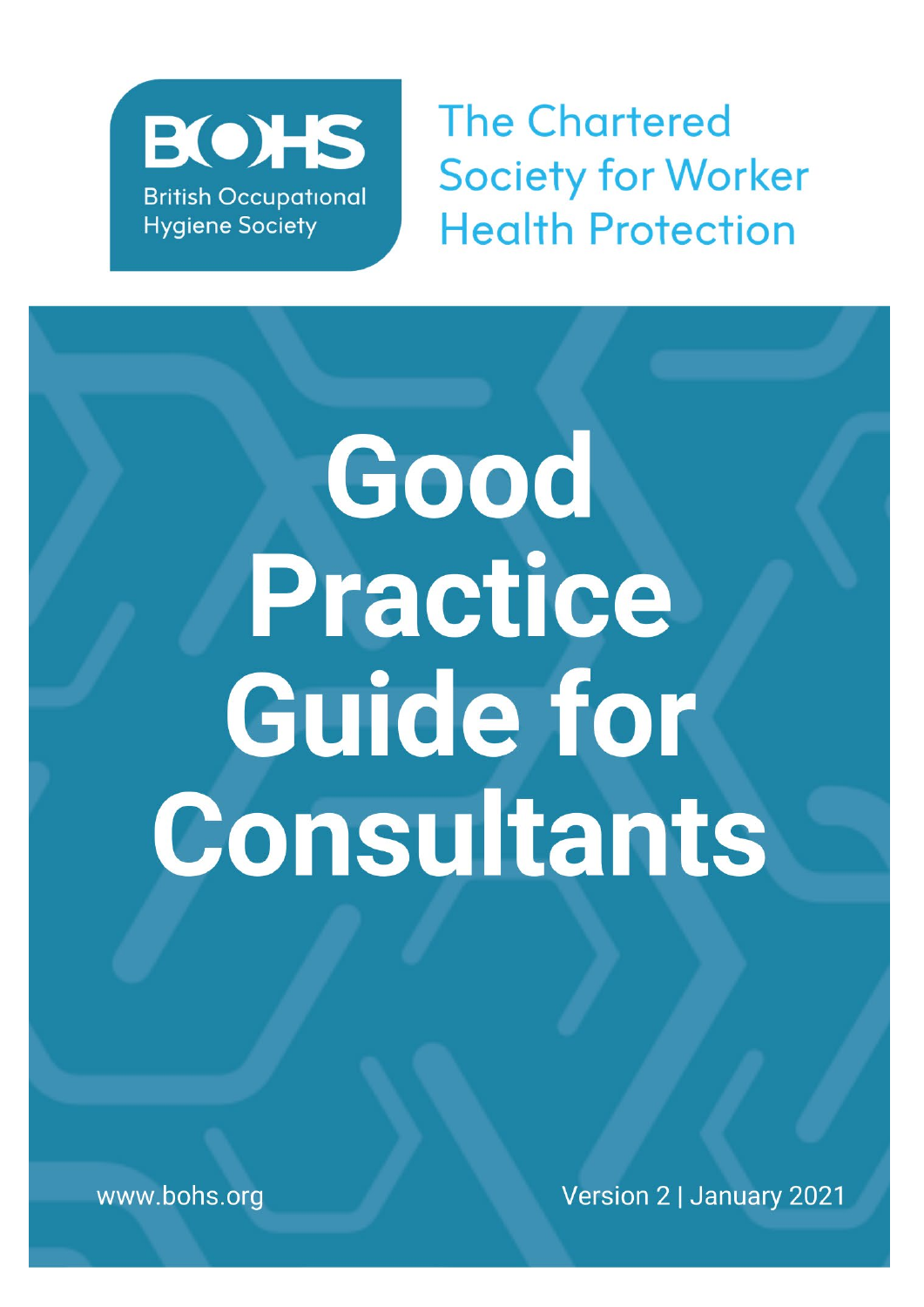

### **Executive Summary**

The way we work is changing and the number of large manufacturing companies employing their own occupational hygienists in the UK has markedly reduced. This has inevitably meant that there is more reliance on occupational hygiene consultants.

With such a loss of in-house capability, this has also often meant a loss of mentoring to junior hygienists, negatively impacting on staff development programmes, as well as monitoring and supervision.

The Faculty of Occupational Hygiene (FOH) have an important role in maintaining professional standards and helping to ensure that Consultants are able to provide appropriate advice in terms of the recognition, evaluation, control and monitoring of agents hazardous to health. The purpose of this guide is to outline how such levels of competence can be achieved and maintained.

Whilst there are established formal routes within BOHS for personal development and progression of occupational hygienists, and a Directory of Occupational Hygiene Consultants where buyers can find service providers, this process has not always delivered the desired outcome.

Members of The Board of Trustees, the Faculty Committee and GB health and safety regulators have all seen examples of where the occupational hygiene consultancy services received by the buyer were not up to the standards expected of a competent occupational hygienist. There are various reasons this may occur including:

- the work has been estimated and specified by someone without the right level of knowledge in the fundamentals and principles of occupational hygiene,
- site work has been conducted by technician or trainee with a low level of training and/or inadequate supervision by a competent hygienist,
- reports are not checked or reviewed thoroughly enough and/or contain significant technical flaws.

This guidance aims to assist those offering occupational hygiene consultancy to translate their individual competence into a high quality occupational hygiene consultancy service, raising standards in the process.

BOHS recognise a difference in the likely breadth and depth of knowledge that a Chartered Member or Fellow may have, compared to a Licentiate, and between a Licentiate and a technician or trainee.

Switching to a new online Directory of Occupational Hygiene Consultants provides an opportunity to enhance the listing to assist the buyer to choose the right service provision for their needs. BOHS have also produced a [Buyer's Guide for Obtaining Occupational Hygiene](https://www.bohs.org/app/uploads/2020/07/BOHS-Buyers-Guide-Sep-19.pdf)  [Services.](https://www.bohs.org/app/uploads/2020/07/BOHS-Buyers-Guide-Sep-19.pdf) This guidance aims to assist those seeking occupational hygiene specialist services to find the right competent advice for their needs.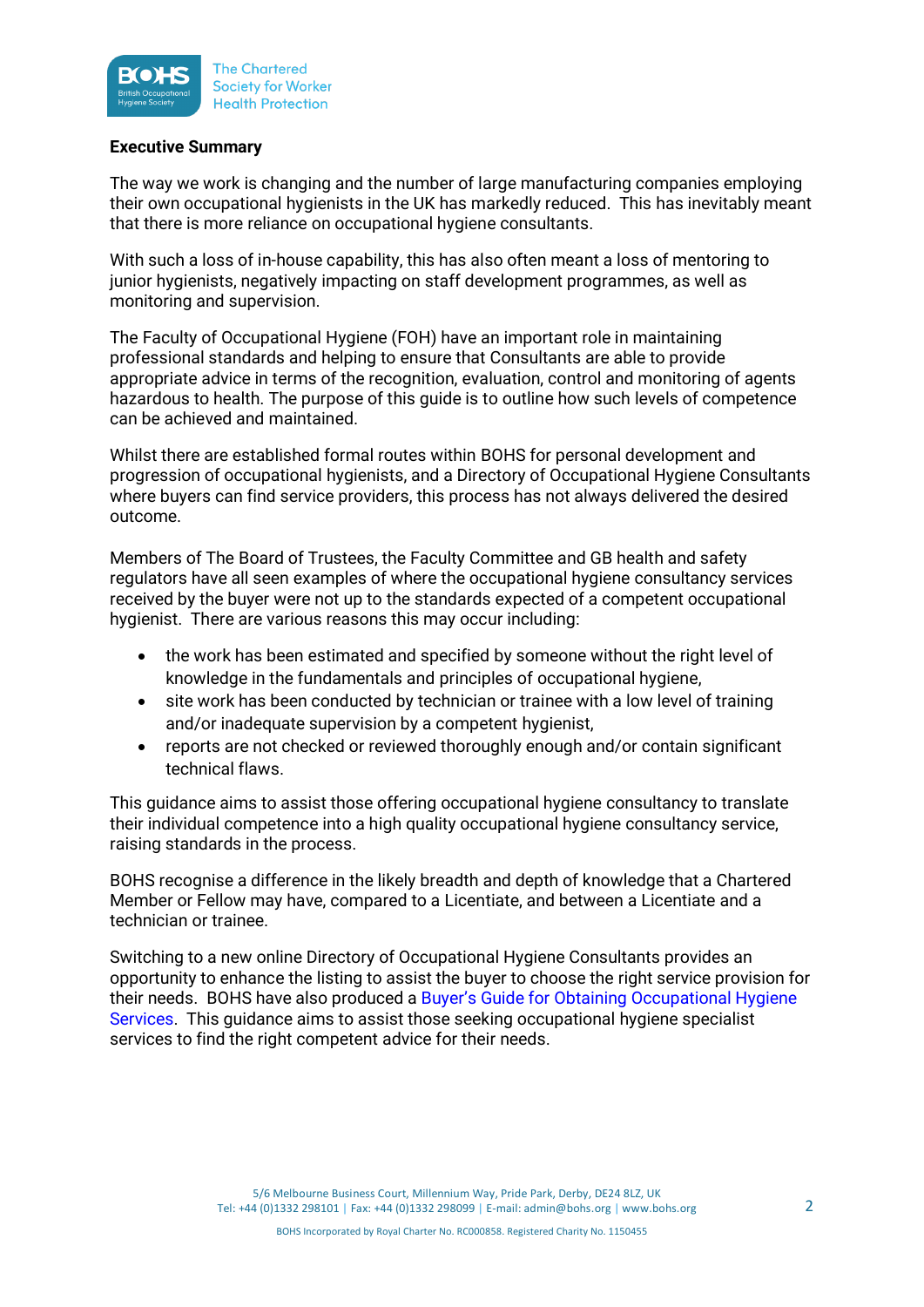

# **Contents**

The Good Practice Guide for Consultants contains the following sections:

| Section                                                                                      | Page Number |
|----------------------------------------------------------------------------------------------|-------------|
| Purpose                                                                                      | 4           |
| Introduction                                                                                 | 4           |
| Insurance                                                                                    | 4           |
| Code of Ethics                                                                               | 5           |
| <b>Staff Competence and Supervision</b>                                                      | 5           |
| <b>Quotation and Survey Design</b>                                                           | 8           |
| <b>Report Writing</b>                                                                        | 9           |
| Quality Assurance and Quality Control                                                        | 10          |
| Appendix $A -$ Legal Responsibilities to Staff and Others                                    | 12          |
| Appendix B - When Things Go Wrong                                                            | 15          |
| Appendix C - Self-Assessment Checklist for the Good Practice<br><b>Guide for Consultants</b> | 20          |
| Appendix D – Self-Assessment of Competency Requirements                                      | 26          |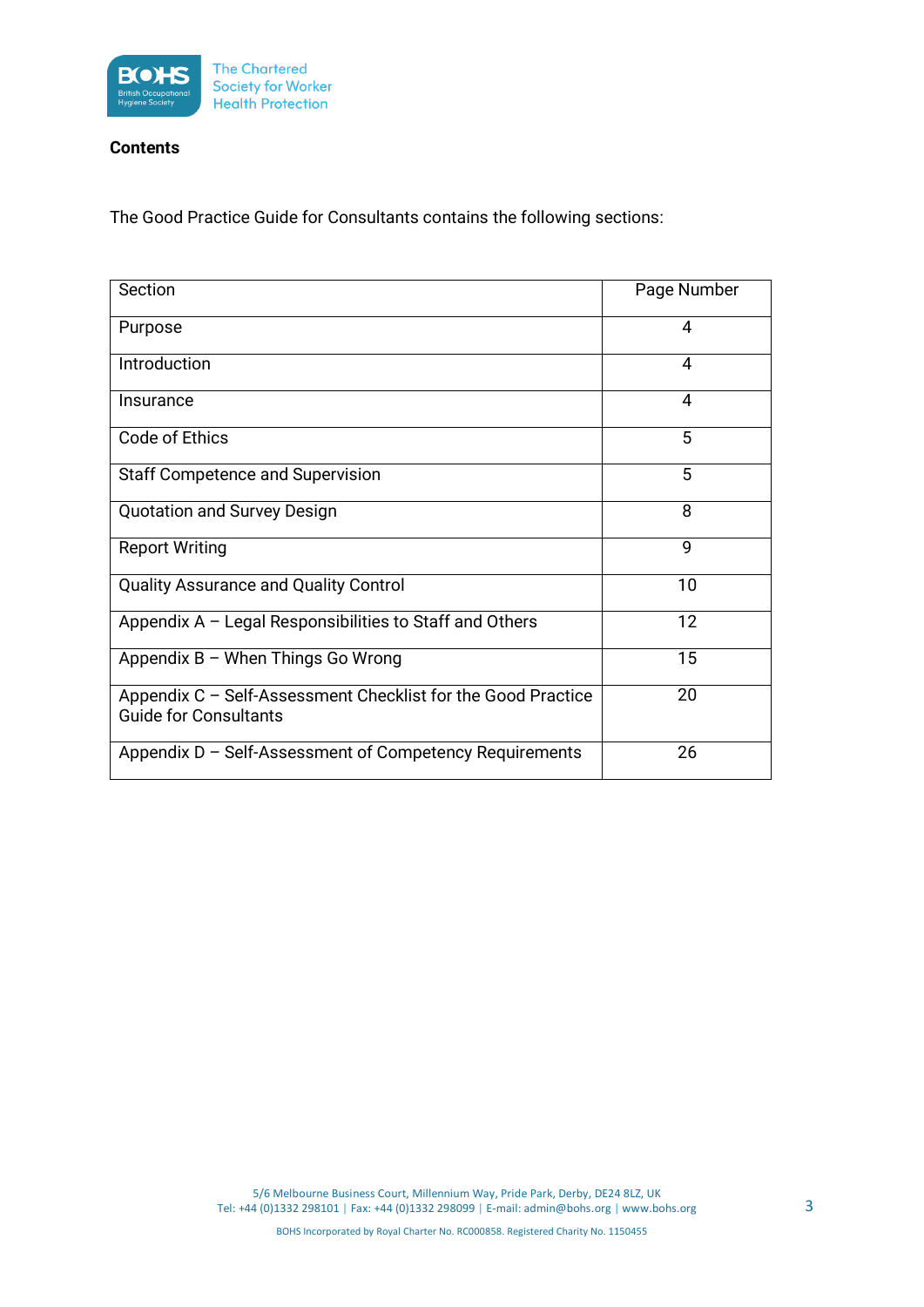

# **Purpose**

This Guide aims to interpret the BOHS [Code of Ethics](https://www.bohs.org/information-guidance/bohs-resources/) for consultants, as well as to outline some of the legal responsibilities when practising as an occupational hygienist and consultant.

For the purpose of this document, 'Consultants' refers to organisations providing occupational hygiene consultancy services, whether this is a sole trader, partnership, SME or large company.

# **Introduction**

BOHS recognise that there is always room for continued improvement in order to tackle Worker Health Protection. The BOHS [Faculty of Occupational Hygiene](http://www.bohs.org/faculties/) aim is to improve occupational hygiene standards, recognition and access in accordance with the BOHS Strategy.

The BOHS [Directory of Occupational Hygiene Services](https://login.bohs.org/BOHS/Membership/2/BOHS/Directory-of-Occupational-Hygiene-Services/DOHSsearch.aspx?) is the definitive list of companies that are able to provide qualified and experienced occupational hygienists and specialist occupational hygiene support services.

Directory eligibility is dependent on:

- **1.** the company employing at least one Licentiate, Chartered Member or Chartered Fellow of the BOHS Faculty of Occupational Hygiene;
- **2.** the Faculty Members having up-to-date subscriptions; and
- **3.** the Faculty Members participation in the CPD scheme.

Following the Good Practice Guide for Consultants should help organisations to avoid falling foul of health and safety law, as well as to remind consultancies that they should have robust governance arrangements in place to ensure:

- the competence of technicians or trainee staff,
- that appropriate levels of supervision are in place to provide quality assurance, and
- that reports are reviewed and quality control checked for accuracy and validity.

Consultants within the Directory of Occupational Hygiene Services should be able to demonstrate compliance with this Good Practice Guide and significant non-conformance could potentially lead to sanctions from BOHS under the Code of Ethics and possible exclusion from the Directory.

### **Insurance**

Consultancies must have valid Employers Liability (where applicable), Public Liability and Professional Indemnity Insurance in place in order to offer consultancy services.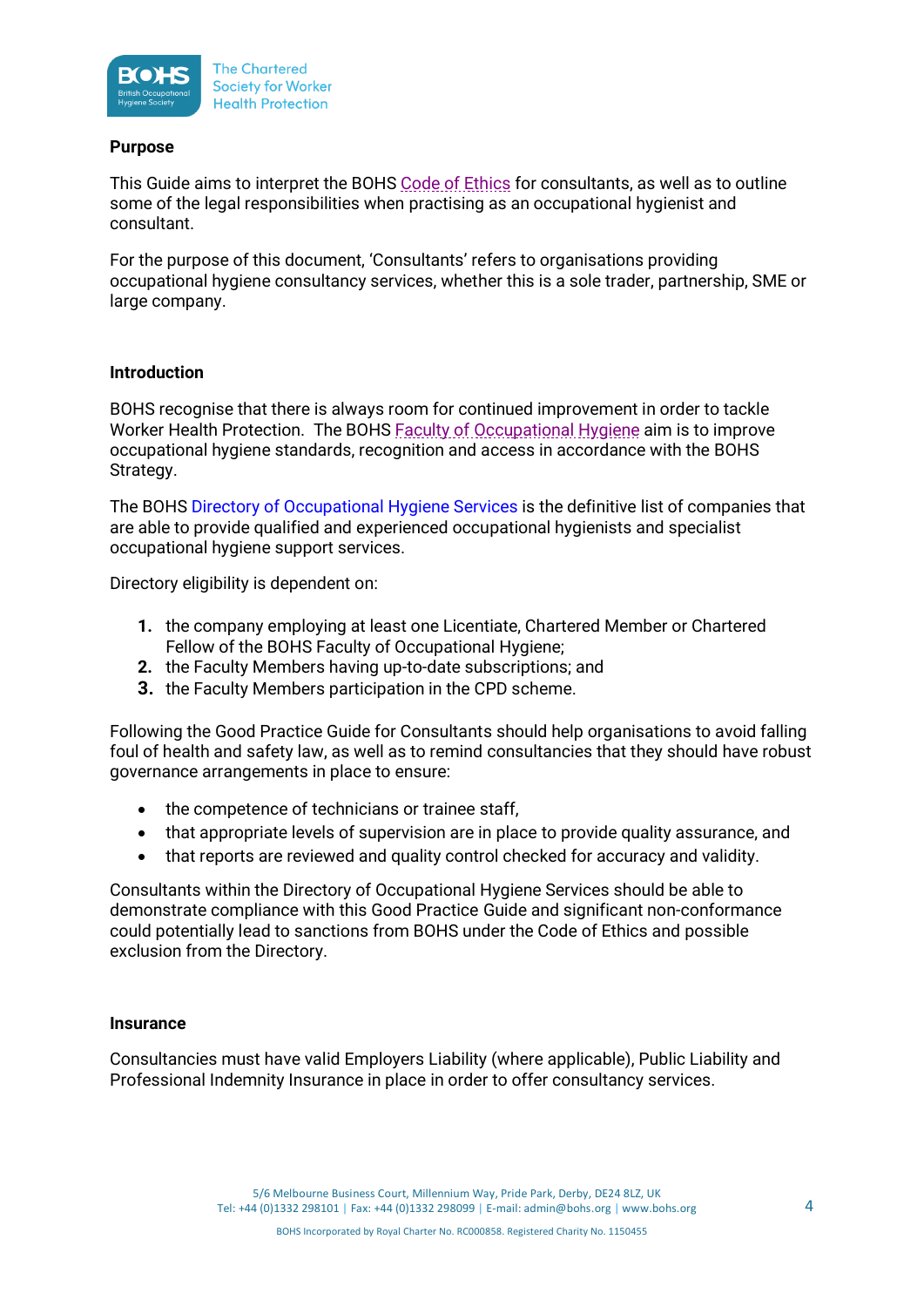

# **Code of Ethics**

All members of the BOHS Faculty should conduct their undertakings in accordance with the BOHS Code of Ethics. The primary aim of the Code is to ensure that at all times, members of the Faculty act in such a way that the protection and preservation of worker health is their paramount responsibility.

Competence is detailed in the following section, however, just as important as being able to demonstrate competence, is not misrepresenting qualifications or membership status to imply competence e.g. Associate Grade (AFOH) or Corporate affiliate membership. The Code of Ethics requires that Faculty members must:

- "be honest and transparent in all aspects of their professional practice, including in record-keeping and reporting and in representations about their services, including when they advertise their expertise or services"; and
- "take all reasonable steps to ensure that they do not allow their professional competence to be misrepresented by other parties, including their own employer or those who contract them, and to properly represent the competence of those they manage in all circumstances, including the provision of references".

# **Staff Competence and Supervision**

The [Management of Health and Safety at Work Regulations 1999](http://www.legislation.gov.uk/uksi/1999/3242/contents/made) state that a person is competent "where he has sufficient training and experience or knowledge and other qualities to enable him properly" to do the job in question. However, there is no comprehensive and prescriptive definition of what is required. Whilst knowledge can be assessed through formal examinations; skills and experience present a greater problem. In practice, it is often the courts that decide whether a person is competent retrospectively.

Within the FOH [CPD guidance,](https://www.bohs.org/membership/cpd/) competency is defined as follows:

- Competence is a combination of knowledge, experience and training which is maintained and advanced continuously through professional practice and CPD.
- Initially occupational hygiene professionals are formally and rigorously required to demonstrate their competence via formal training, personal learning and experience portfolios and oral examinations, leading to the Certificate and Diploma awards.
- In order to remain competent occupational hygiene professionals are expected to keep up to date and continuously enhance their knowledge and experience.
- CPD plays a key part in this process.

[HSG65](http://www.hse.gov.uk/pubns/books/hsg65.htm) also provides the following advice in relation to competency:

- If you identify lack of competence in a particular area, what are you doing to deal with the problem?
- How are staff selected for the tasks carried out?
- Are arrangements in place to ensure staff are aware of their roles and responsibilities?
- Have you identified the training they need?
	- Ensure relevant and sufficient training is delivered.
	- Check the necessary level of competence has been reached.

5/6 Melbourne Business Court, Millennium Way, Pride Park, Derby, DE24 8LZ, UK Tel: +44 (0)1332 298101 | Fax: +44 (0)1332 298099 | E-mail: admin@bohs.org | www.bohs.org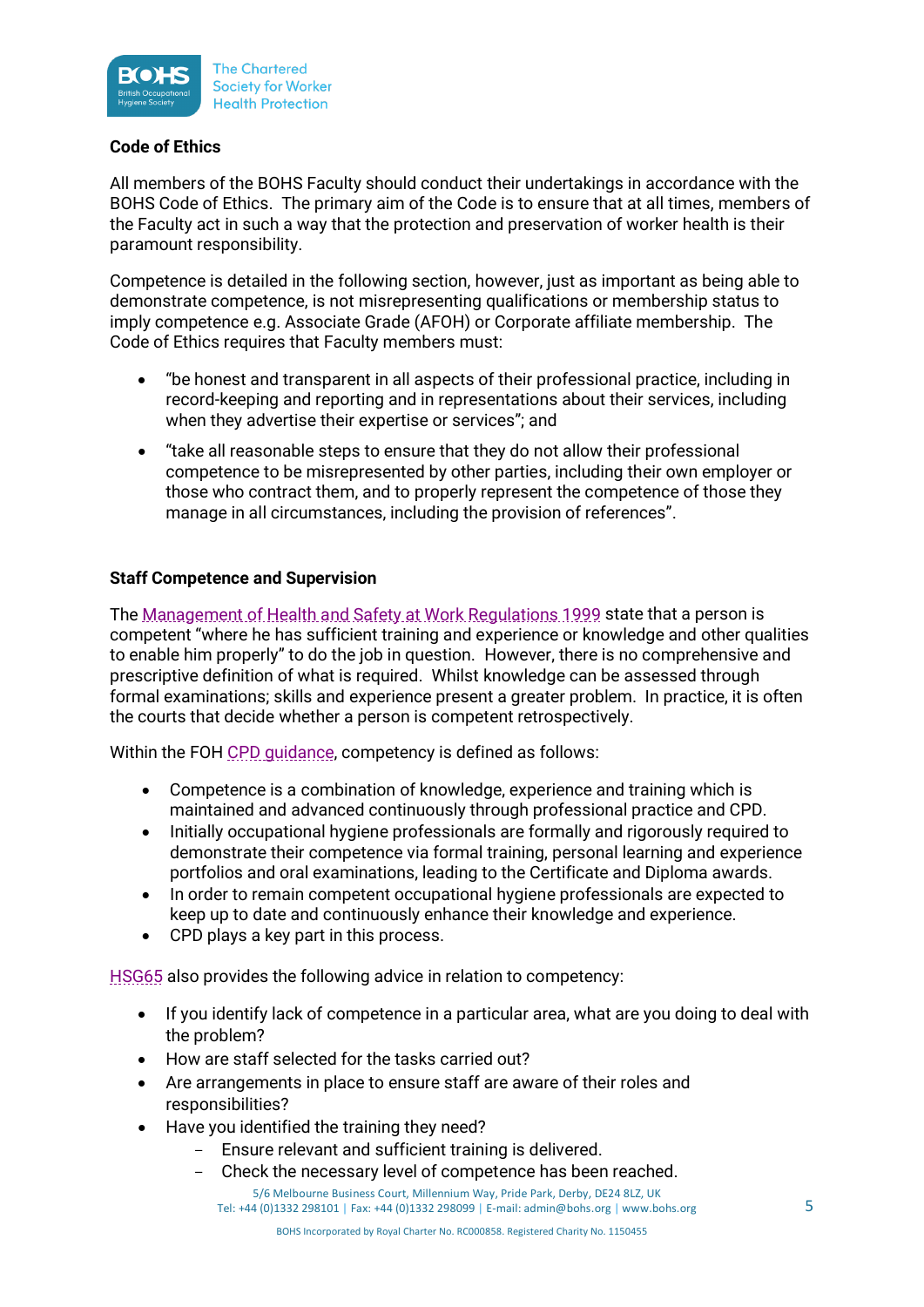

- Check that training is applied.
- Provide update/refresher training.
- Ensure training records are kept.
- Have you provided enough competent cover for absences?

The Code of Ethics advises that Faculty members shall perform services only within the areas of their competence by:

- Not undertaking work unless qualified by education, training or experience in the specific technical fields involved, unless sufficient assistance is provided by associates, consultants or employees, and its use is made clear to the relevant clients.
- Not addressing issues of public concern unless they confine themselves strictly to matters on which they can speak with authority.
- Making themselves reasonably aware of developments in any relevant fields.

A consultancy should be able to demonstrate that it has identified the competencies required to fulfil the range of occupational hygiene activities that it undertakes and that it has processes in place to train, assess and monitor staff against those competencies. Competency self-assessment guidance is provided in Appendix D.

Individual staff should only undertake work according to their competence, experience and training or be provided with adequate supervision to extend their activity into new areas.

Effective supervision shall include the witnessing of occupational hygiene work.

BOHS Faculty Committee considers that an occupational hygienist is someone who is operationally or professionally competent i.e. as a minimum, a holder of the BOHS [Certificate](http://www.bohs.org/membership/benefits-of-membership/professional-development/certificate-in-occupational-hygiene/)  [of Operational Competence](http://www.bohs.org/membership/benefits-of-membership/professional-development/certificate-in-occupational-hygiene/) (or equivalent). Persons operating in the field of occupational hygiene without this qualification are considered to be occupational hygiene associates, technicians or trainees.

### **There are four grades of BOHS Faculty membership:**

### **Chartered Fellows (CFFOH)**

Chartered Fellows (CFFOH) are senior members of the profession who have made a distinct contribution to the advancement of occupational hygiene.

### **Chartered Members (CMFOH)**

Chartered Members (CMFOH) have passed the BOHS Diploma of Professional Competence in Occupational Hygiene and have at least five years' experience.

### **Licentiates (LFOH)**

Licentiates (LFOH) have passed the BOHS Certificate of Operational Competence in Occupational Hygiene and have at least three years practical experience in the field.

### **Associates (AFOH)**

Associates (AFOH) have passed either the Basic Principles of Occupational Hygiene or one of the core occupational hygiene modules offered by BOHS.

**Members and Fellows of the Faculty who hold the Diploma and are practicing occupational hygienists are entitled to use the status 'Chartered Occupational Hygienist'.**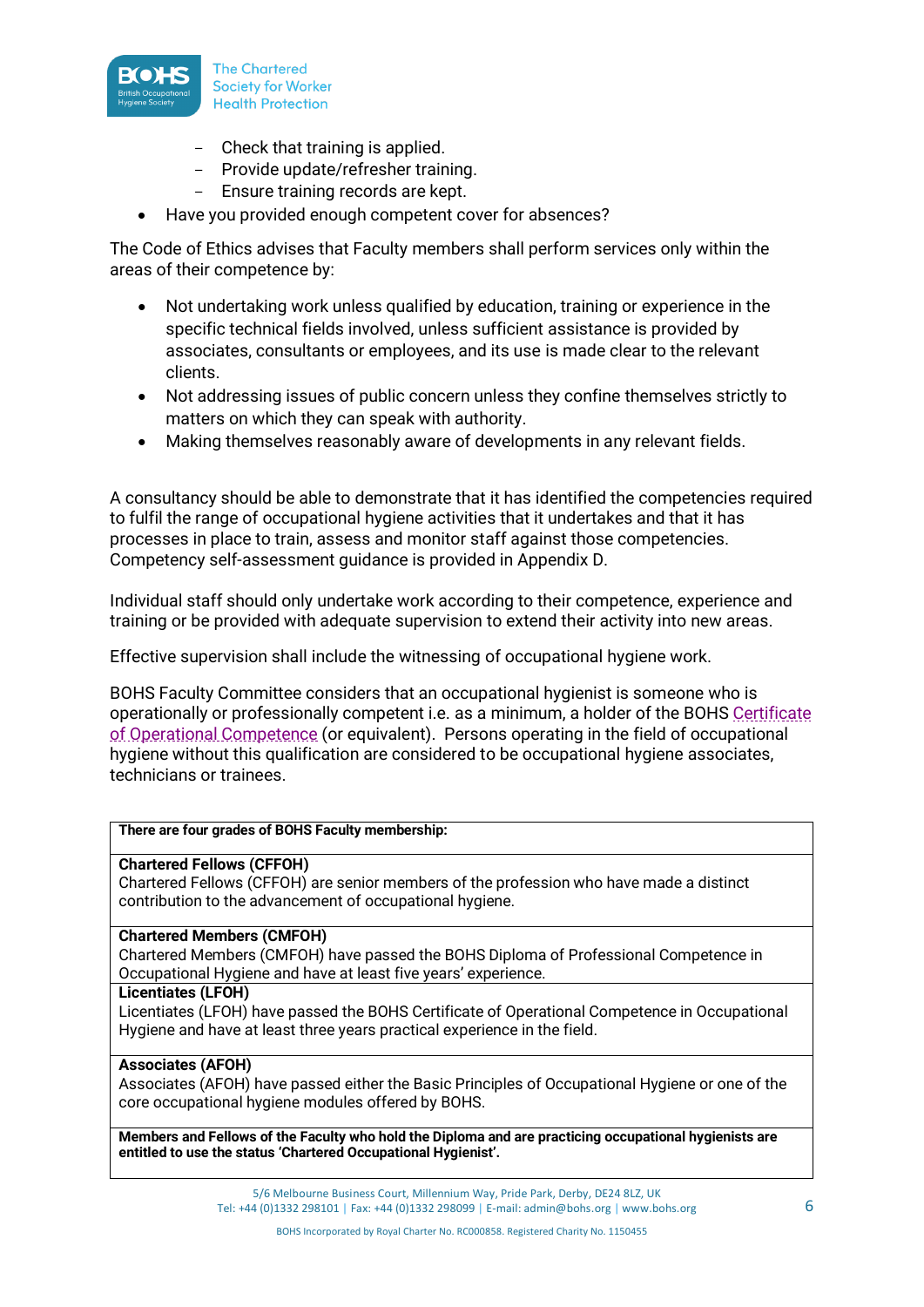

Whilst the appropriate level of supervision needed for different members of staff may vary depending upon factors such as individual capability, experience of similar jobs, complexity of the task, etc. The following could be used as a guide for determining suitable levels of staff supervision.

*Category 1* - Chartered Fellow or Chartered Member or Specialist Member (working within the scope of their specialism) e.g. a holder of the BOHS [Diploma of Professional Competence\)](http://www.bohs.org/membership/benefits-of-membership/professional-development/diploma-in-occupational-hygiene/).

Staff in this category have the broadest and deepest experience and are expected to be able to work to high professional standards. They should be able to assess risks, devise sampling strategies and recommend fit-for-purpose control measures to reduce worker health risks.

Staff in this category are likely to be technical leads within the organisation and be capable of operating at a senior managerial level. They would uphold and monitor professional standards and mentor others in the organisation.

*Category 2* – Licentiate or Specialist Licentiate (working within the scope of their specialism) e.g. a holder of the BOHS Certificate of Operational Competence or the BOHS Certificate of Competence in an individual subject.

Staff in this category should be able to assess risks, devise sampling strategies and recommend fit-for-purpose control measures to reduce worker health exposure.

Staff in this category would normally only require occasional supervision or technical support on simpler scenarios, but may need support from a Category 1 occupational hygienist for more complex issues.

*Category 3* – Associate with the appropriate BOHS Occupational Hygiene Module or Proficiency Certificate or a BOHS approved Occupational Hygiene degree.

Staff in this category should be technically competent to undertake surveys, inspection and testing in accordance with their experience and training.

Staff in this category will require infrequent supervision for less complex work (i.e. at least quarterly) and frequent (i.e. at least weekly) supervision for more complex work.

*Category 4* – Technician or Trainee.

Staff in this category are likely to undertake less complex work but need to operate under a high degree of supervision [i.e. frequent (at least weekly) or daily] from a Category 3 person or above, supervising within their own competency.

It is envisaged that this category would cover trainees just starting on their occupational hygiene career en-route to Category 3, or other technical/scientific staff drafted in to cover extraordinary busy periods.

Staff operating in this category that are not being supervised by an occupational hygienist from Categories 1-3 above (who in turn are working within their competencies) are not deemed to be competent to undertake occupational hygiene consultancy work.

### Mentoring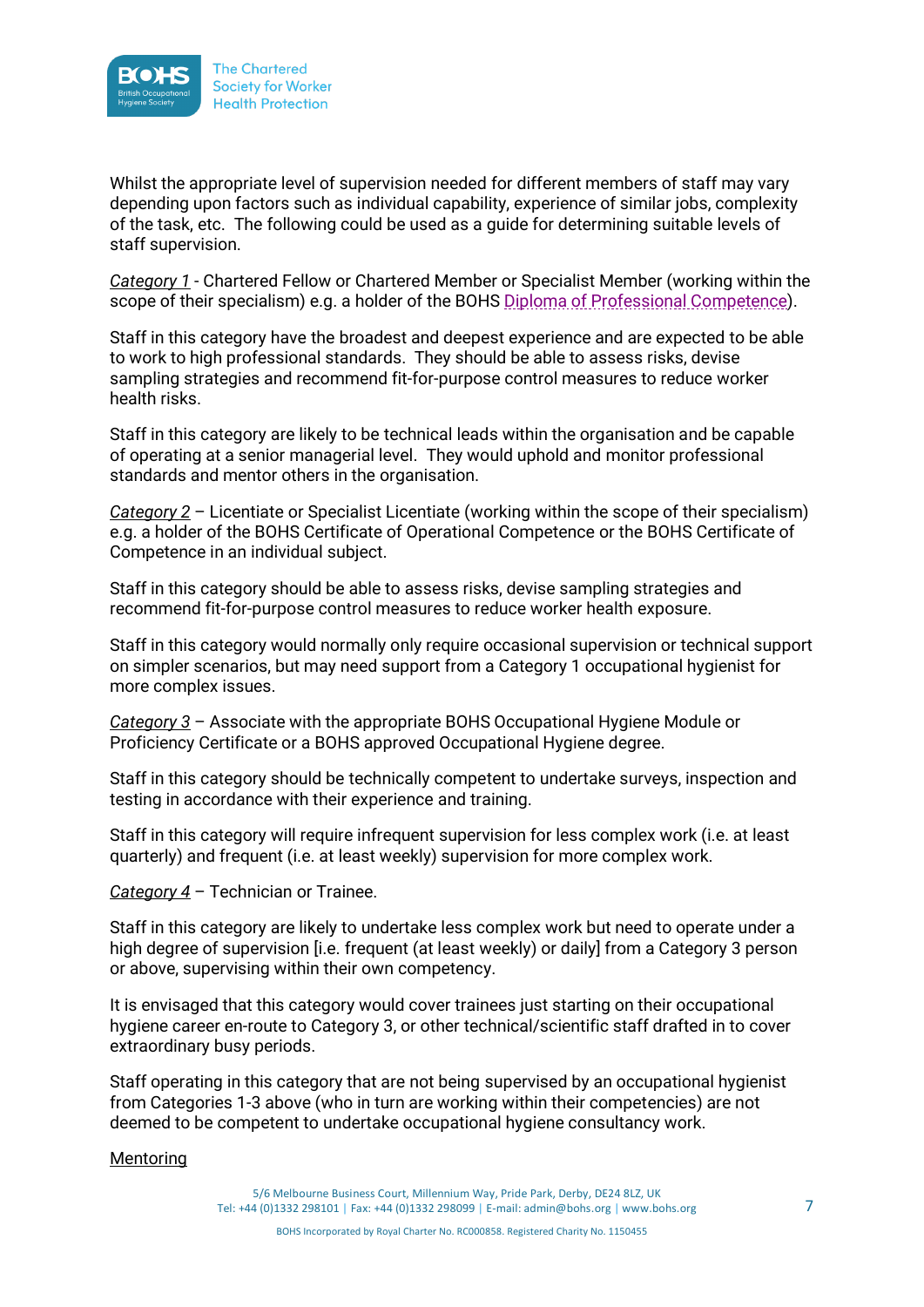

BOHS has a formal [mentoring scheme](https://www.bohs.org/bohs-mentoring-platform/) and mentoring can be a good way to provide supervision and quality assurance/control for a sole trader or micro-business. For this to be effective, frequent contact with the mentor may be needed, in order to provide practical support and guidance.

Mentoring is a one-to-one relationship, usually over a set period of time, in which an established business or professional person (mentor) provides consistent support, guidance and practical help for a less experienced person (mentee).

It is a voluntary relationship, which the mentee or mentor can end at any time.

Mentoring is a way of enabling the mentee to gain the skills, knowledge and confidence to perform at a higher level, and of giving them access to impartial, non-judgmental guidance and support. During the mentoring process, the mentor shares their personal skills, knowledge and experience with the mentee to enable him or her to explore their personal and professional situation. It is a two-way process in which the mentor and mentee work together to set and achieve pre-determined goals and objectives.

Informal arrangements amongst peers in other organisations may also be acceptable, but these should be documented and arrangements tested routinely to demonstrate that the system is effective.

# CPD and Refresher Training

In order to be competent, all staff in Categories 1-3 should participate in a Continual Professional Development scheme. In fact, BOHS Faculty has a [CPD scheme](https://www.bohs.org/membership/cpd/) that is mandatory for Category 1-3 personnel.

As well as defining the training needs when determining competence for different categories of personnel, refresher training may also need to be considered for some staff, particularly when there are changes to legislation or guidance, or when quality assurance/control checks indicate that this is required.

### Topic Competencies

On occasion, work/projects may present which are outside the usual or archetypal activities of a consultancy. In these instances, it is expected that sufficient time be allowed for deeper Continuing Professional Development (CPD) in the form of reacquaintance with, or fresh study of, the topic nuances. This can either be allowed for in the quotation or, if the consultancy considers this would affect their competitive edge, it should be built into an individual's (non-chargeable) time allowance for CPD. If the topic is considered too far outside the consultant's knowledge, they should consider redirecting the Client to another OH colleague.

### **Quotation and Survey Design**

Staff writing occupational hygiene quotations, preparing tenders and devising sampling strategies should be suitably qualified to do so and have a good understanding of occupational hygiene principles and practices. Appropriate BOHS W modules or P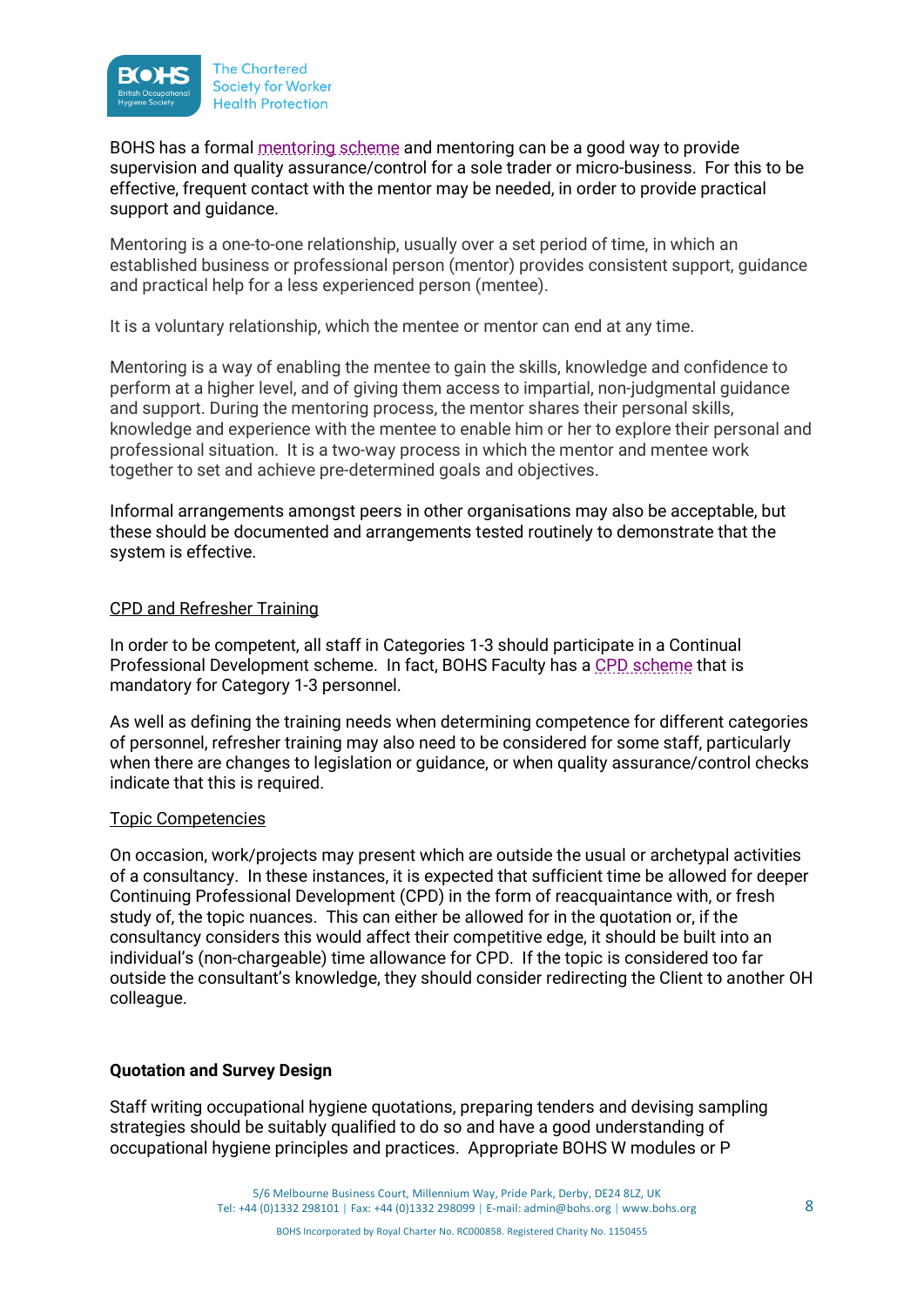

certificates (or equivalent qualifications) may be sufficient level to demonstrate this knowledge and understanding.

Category 1 or 2 staff should review all quotations drafted by staff from lower categories to ensure that they are fit-for-purpose.

Surveys should be designed in accordance with relevant guidance where these exist (e.g. [HSG173,](https://www.hse.gov.uk/pubns/books/hsg173.htm) [W501,](https://www.bohs.org/education/qualifications/detail/w501-measurement-of-hazardous-substances/) [W503,](https://www.bohs.org/education/qualifications/detail/w503-noise-measurement-and-its-effects/) [L108,](https://www.hse.gov.uk/pubns/books/l108.htm) [L140,](https://www.hse.gov.uk/pubns/books/l140.htm) [HSG258,](https://www.hse.gov.uk/pubns/priced/hsg258.pdf) [P601,](https://www.bohs.org/education/qualifications/detail/p601-thorough-examination-and-testing-of-local-exhaust-ventilation-systems/) [BS8580,](https://www.bsigroup.com/globalassets/localfiles/en-gb/standards/bs-8580-1/BS-8580-1-Standard-Flyer/) [HSG264,](https://www.hse.gov.uk/pubns/books/hsg264.htm) [HSG274,](https://www.hse.gov.uk/pubns/books/hsg274.htm) etc.).

More complex sampling strategies will need to be designed by Category 1 and 2 staff.

A common criticism of poor occupational hygiene surveys is that the quotation is based upon a certain number of samples covering many substances used in the working environment, rather than on risk, or a strategy designed to check the effectiveness of existing controls.

Quotations based on simplistic proformas or formulae are unlikely to be appropriate. Survey design needs to consider the complexity of the process and the amount of investigation work that may be required. Sampling or exposure monitoring may be required for different reasons and the quotation needs to address the question/s posed, for example:

- is adequate control achieved as part of the initial commissioning of a Local Exhaust Ventilation system;
- are controls still effective after a process change; and
- which are the highest risk activities and where does the focus of exposure control efforts need to be?

If practicable, arrange for a preliminary visit to discuss in detail the required scope of work. On some occasions, the client may not really know what they need, or how best an occupational hygienist can help them. An effective dialogue is needed to establish this prior to quotation submittal and specific and focused questions may be needed by an experienced occupational hygienist to tease this information out.

The quotation should detail the categories of staff that would undertake the work, supervise the work and authorise the report. It should also specify the objectives of the project, the means of achieving these, the timescale, the deliverables and the overall cost.

# **Report Writing**

The report should clearly state the remit provided by the client. For the majority of instances, solely reporting the results of exposure monitoring does not constitute an occupational hygiene survey and consultants need to be able to make appropriate recommendations on control, where necessary.

Contextual information and observations are very important in terms of aiding the interpretation of results and informing the conclusions. However, the most important elements of any such report are any recommendations necessary for the dutyholder to reduce worker health exposure and comply with relevant legislation.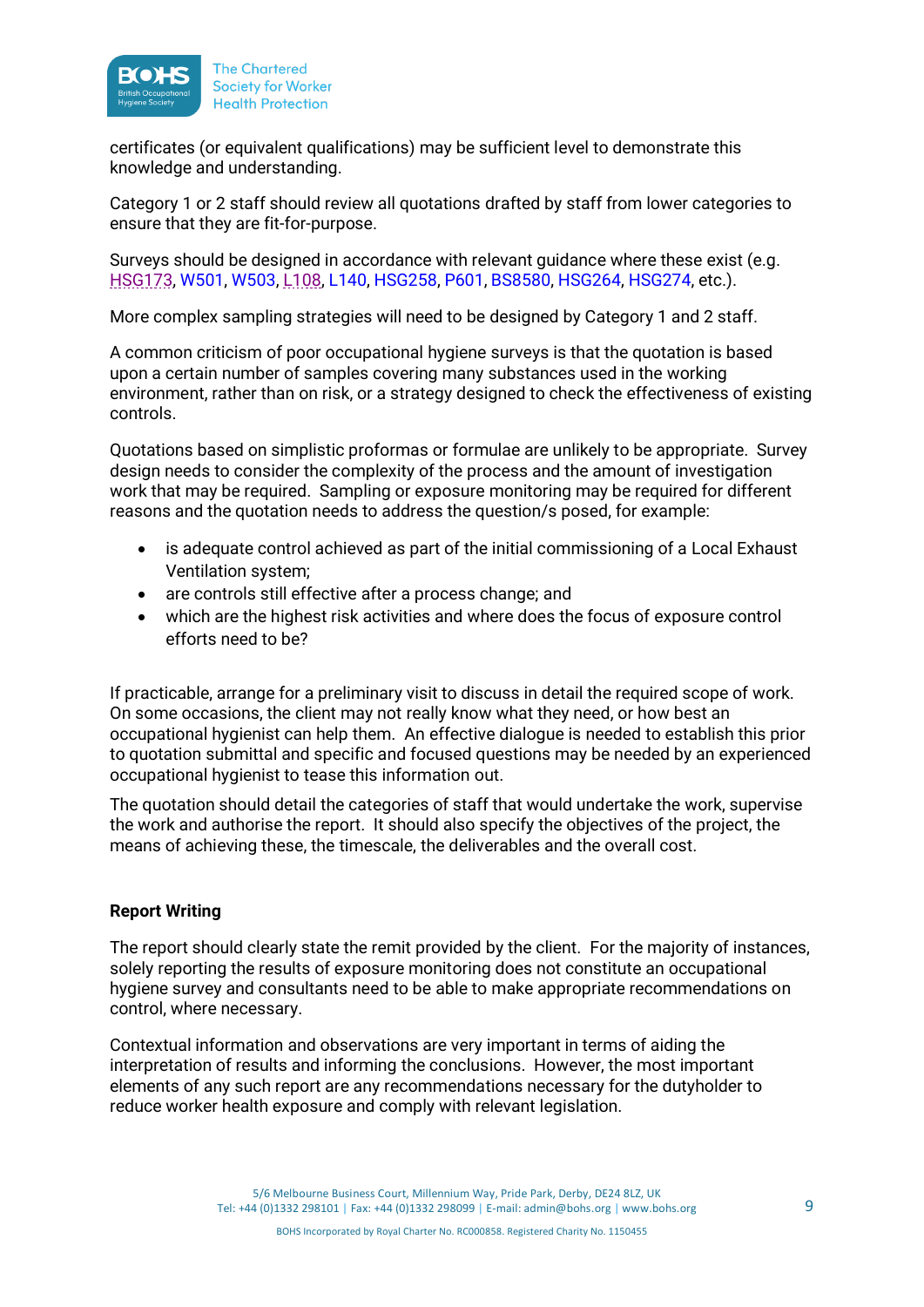

The BOHS Code of Ethics advises that recommendations should be clearly prioritised or given significance (e.g. what does the dutyholder need to do to comply with the law, and what is considered to be best practice?).

BOHS has existing guidance for Occupational Hygienists on how to write [Clear and Concise](http://www.bohs.org/wp-content/uploads/2016/09/BOHS-Guide-to-Report-Writing-Final-Version-18-December-2011.pdf)  [Reports.](http://www.bohs.org/wp-content/uploads/2016/09/BOHS-Guide-to-Report-Writing-Final-Version-18-December-2011.pdf) It is expected that consultants should structure their reports in accordance with this guidance, while allowing for some deviation where it provides clarity for the dutyholder.

Whilst deviation from this format is expected, the areas/sections covered within the report writing guidance are to be included within the report accordingly. There is also guidance on [how to write effective reports](https://www.bohs.org/app/uploads/2020/07/BOHS-Guide-to-Report-Writing-Final-Version-18-December-2011.pdf)<sup>[1](#page-9-0)</sup>.

Existing BOHS guidance on how to test [compliance with OELs for airborne substances](https://www.bohs.org/information-guidance/bohs-resources/) should be followed when devising sampling strategies and when comparing exposure monitoring results to the appropriate Workplace Exposure Limits. Approved methods (e.g. MDHS series), should be followed where these exist.

Draft versions of reports can be shared with the client to ensure accuracy of terminology prior to issue.

[COSHH Regulation 10\(5\)](http://www.legislation.gov.uk/uksi/2002/2677/regulation/10/made) requires that the 'employer shall ensure that a suitable record of monitoring …... is made and that the record or suitable summary thereof is kept'. [L5 ACOP](http://www.hse.gov.uk/pubns/books/l5.htm) Paragraphs 222-223 advise what a suitable record of exposure monitoring should contain.

This requirement includes 'the report author's assurance, including a written confirmation, as applicable, that the author is competent to carry out sampling and analysis, write the report and interpret the results to help the employer assess the adequacy of exposure control'.

# **Quality Assurance and Quality Control**

It is not compulsory to have a formal quality management system, however, all organisations providing an occupational hygiene consultancy service (including sole traders or microbusinesses) should have suitable arrangements in place to ensure quality control of monitoring/testing work and the reports that they produce.

Sole traders or micro-businesses are not exempt from the need to have such a system and should implement self-checking versions (or other working arrangements) for quality assurance and checking, monitoring and testing reports.

There may be different ways to achieve this, but as an example, informal arrangements can be established between collaborating BOHS Faculty members across organisations so that experiences can be pooled, reports cross-checked and reports counter-signed.

For larger organisations, it may be possible to engage an independent organisation to conduct an annual audit of completed reports and to provide a second professional opinion when needed. Consultancies should have written quality management procedures and keep records of their audits and checks.

<span id="page-9-0"></span> $1$  See pages 8-9 of the hyperlinked BOHS Exposure Magazine

<sup>5/6</sup> Melbourne Business Court, Millennium Way, Pride Park, Derby, DE24 8LZ, UK Tel: +44 (0)1332 298101 | Fax: +44 (0)1332 298099 | E-mail: admin@bohs.org | www.bohs.org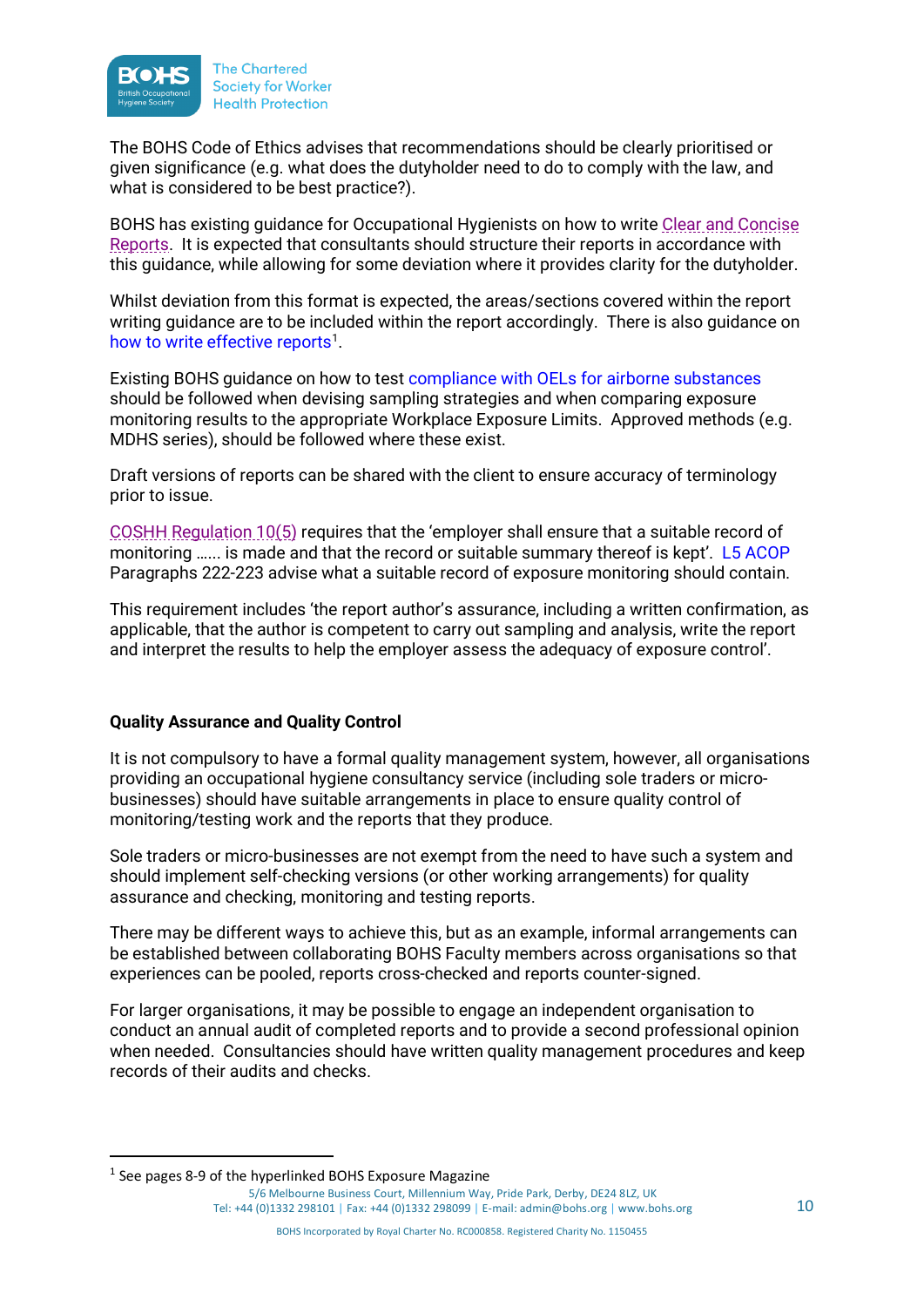

Peer review sessions can be carried out to ensure consistency and to share experiential learning. This can be undertaken on different aspects of work from quotation, to site work and also on completed reports.

Organisations that are accredited against **ISO9001** or **ISO17020** are likely to already have comprehensive quality management schemes in place and should be applying them to their occupational hygiene practice too.

Non-accredited organisations (including consultants holding recognised BOHS qualifications) should also have an effective quality management system to support their work. Quality management systems are detailed in ISO 9001.

*[HSG264](http://www.hse.gov.uk/pubns/books/hsg264.htm) Appendix 6 provides some good guidance on quality assurance and quality control procedures that a service provider should have in place.*

The following paragraphs outline three of the essential components of a quality management system.

# 1. Quality assurance for site work

A proportion of occupational hygiene projects should be rechecked while the work is still in progress. The process of site selection is at the discretion of the organisation, but the system should ensure that the sites selected:

- are representative of the different types of work that the organisation undertakes; and
- cover all the site staff employed.

Until competence can be established in a particular area of work, inspections or audits for newly-qualified or recently-employed staff should be undertaken on every project; then less frequently to keep checking that they are capable of consistently working to the required standards.

- In some situations, it may not be practical (e.g. very large projects) to recheck all the work. In these circumstances a representative part of the work should be rechecked. This should involve checking all aspects of the site work using the recorded data, samples and photographs to ensure records were accurate appropriate; and
- work undertaken reflects the quotation and contract agreement.

Where omissions, deficiencies or errors are identified, there should be arrangements in place to rectify the situation including retraining and supervision of personnel where appropriate.

### 2. Audits of completed work

There should be an annual audit of the management systems and procedures in place. It would normally be a desk-top audit as the site may have changed from the original survey, e.g. implementation of control improvements. The audits should normally include reviewing:

- report formats, structure and content;
- raw data transposition into report;
- equipment was within its calibration period;
- appropriate validated methods were used e.g. [MDHS methods;](http://www.hse.gov.uk/pubns/mdhs/index.htm)
- authorisation or approval of report checker, site staff their authorisations, training records and qualifications, etc.;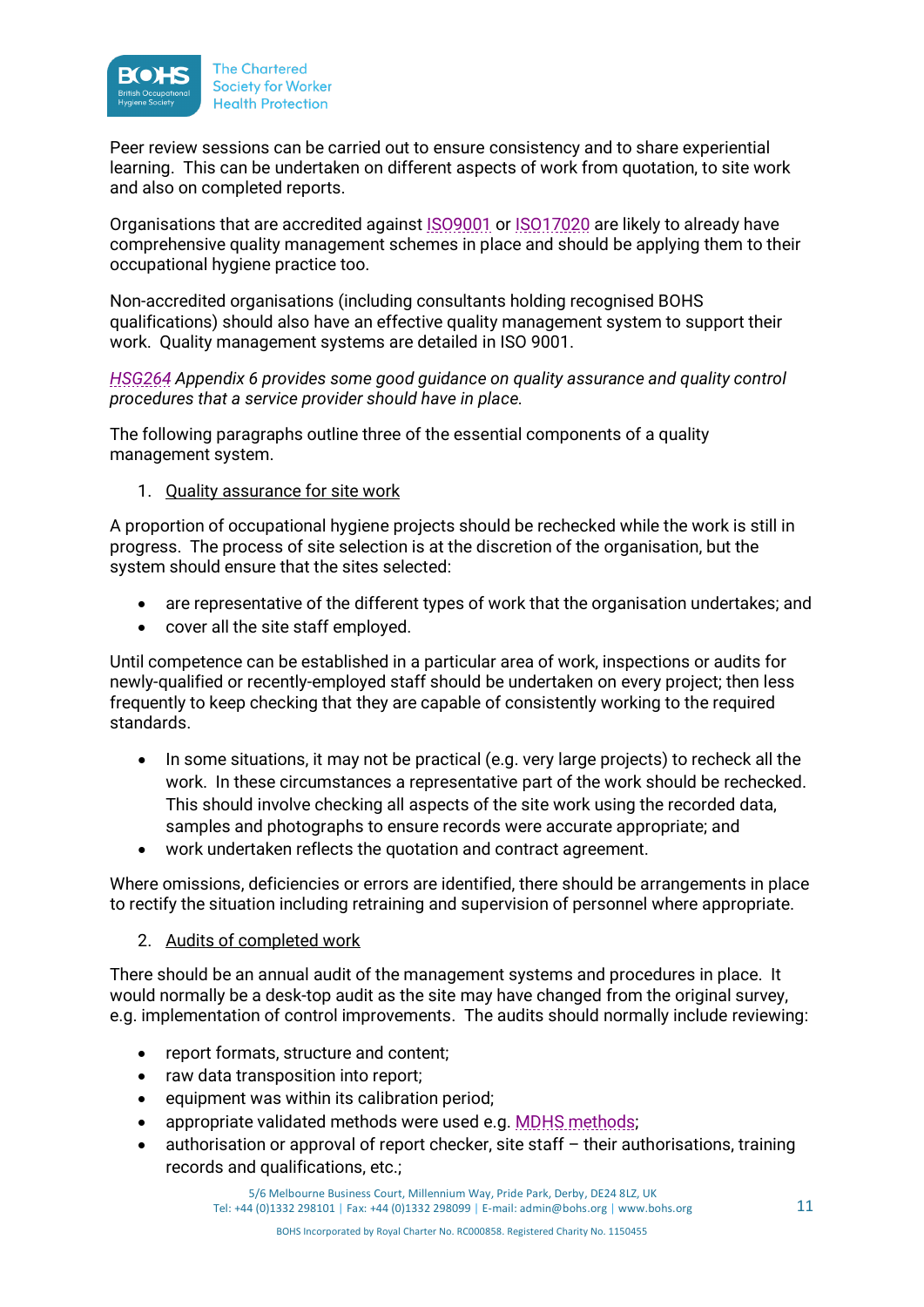

- contract review  $-$  documented records of the client's instructions  $-$  ensure that the report meets these in full;
- records and storage of raw data, site logs etc., as well as compiled reports.

If significant anomalies are discovered in the desk-top audit, a full site resurvey may be necessary. A review of the management systems and procedures may also be necessary to avoid recurrence, as well as additional staff training, monitoring and supervision. Further auditing of completed work should also be undertaken.

3. Quality control for occupational hygiene reports

Every occupational hygiene report produced should be checked by the site staff that undertook the work for accuracy and reviewed by a Category 1 or 2 member of staff before being issued to the client. The checks should ensure that the report contents are technically consistent, accurate and complete. In particular, check:

- the client's instructions for the occupational hygiene work and report have been followed, taking due account of providing necessary advice outside of these instructions, if a significant health risk was identified;
- all site notes agree with the final report;
- all appendices (e.g. certificates of analysis) are included as required;
- all titles, reference numbers and descriptions are correct;
- the assessments and recommendations for any control improvements are appropriate; and
- the report summary is included and is an accurate statement.

# **APPENDIX A**

# **Legal Responsibilities to Staff and Others**

The Management of Health and Safety at Work Regulations require employers to appoint '*one or more competent persons*' to help them to meet their duty to control risks at work.

As external providers, consultants deliver an essential service to employers where their own resources are insufficient. You can help your clients to manage risk sensibly, i.e., focussing on reducing real risks, both those which arise more often and those with serious consequences.

As the provider you must be competent, give a good quality service and deliver help that is fit for purpose.

Competent health and safety advice is fundamental to manage risks sensibly. It is not an optional extra; the Management of Health and Safety at Work Regulations require it. In general, being competent is having:

• relevant knowledge, skills and experience;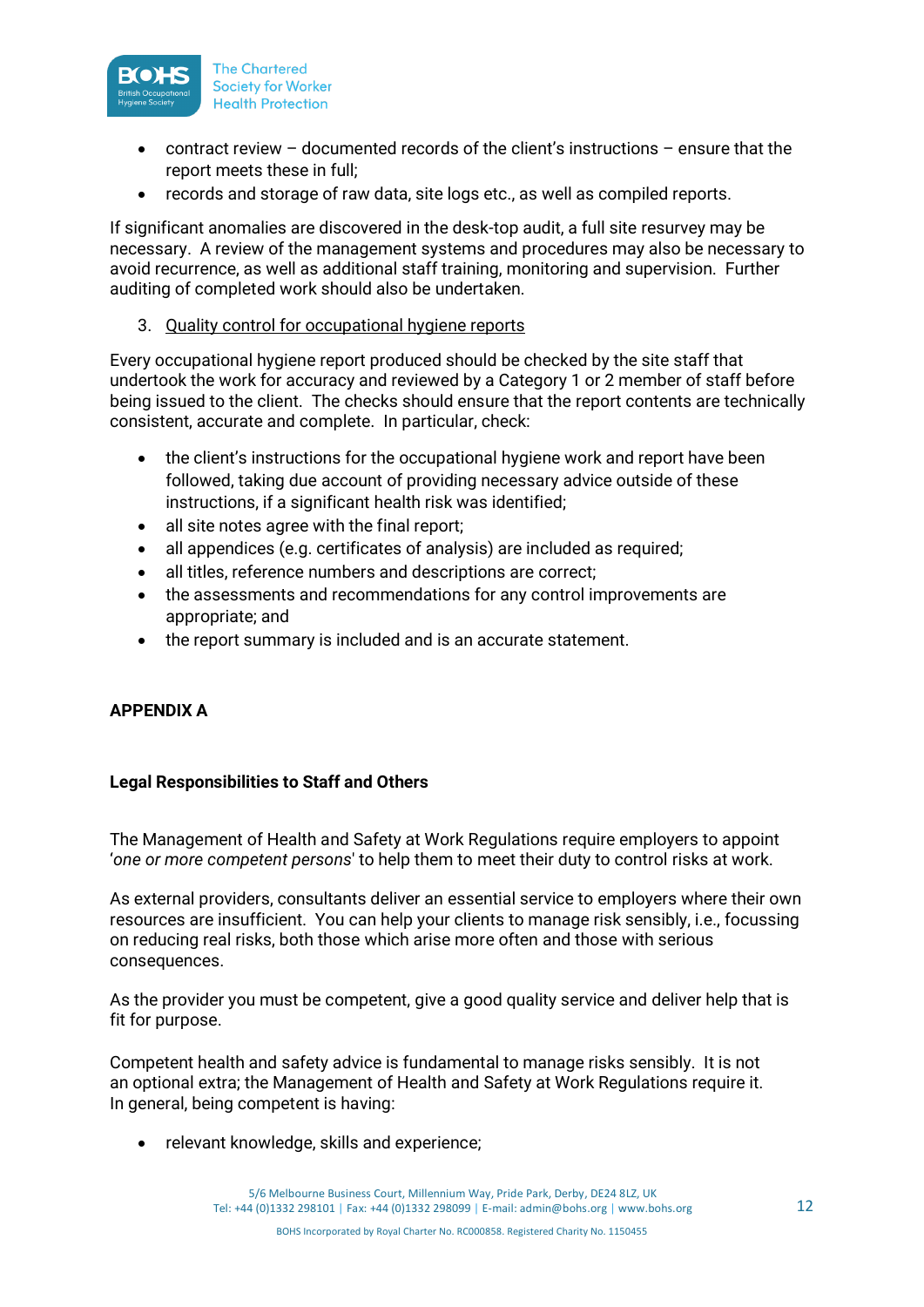

- the ability to apply these appropriately, while recognising the limits of your competence; and
- the necessary training to help you acquire and maintain this.

The Management Regulations do not outline how to achieve competence, or require you to have a particular set of skills or qualifications. Rather, it is set as a goal for you to achieve. What you actually need to make you competent will depend on the particular help you are proposing to provide.

Employers are likely to deal with simple health and safety issues in-house, e.g. using published guidance (for example on the BOHS or HSE website), past experience and, sometimes, formal training.

Employers are more likely to turn to external providers, to deal with more complex situations, where a higher level of competence, involving a greater depth of understanding of the issues and an ability to judge and solve problems from first principles is required. How you achieve competence is up to you. But you will have to be able to satisfy the employer that you have a sufficient level of competence for the job in hand. Being a member (at the appropriate level) of a professional body which sets competence standards for its members, and prescribes levels of qualification and schemes of continuing professional development, is one way of helping you to do this. Presenting evidence of relevant experience, (e.g. references from previous clients) is another, as are obtaining qualifications e.g. BOHS Modules, Proficiency Certificates, the Certificate of Operational Competence or the Diploma of Professional Competence.

As a provider of health and safety assistance, your advice should be fit-for-purpose:

- Right: based on a correct assessment of the risk; and taking account of any established standards (e.g. workplace exposure limits in [EH40\)](http://www.hse.gov.uk/pubns/books/eh40.htm) and good practice (e.g. as found in HSE or BOHS guidance);
- Tailored: directed at the actual circumstances found in the workplace under consideration; based on your knowledge and experience of the particular industry, process, etc.; and tapping into the knowledge and experience of both the management and workers at the particular workplace.
- Sensible: concentrating on practical action to control significant risks; not overresponding to trivial risks; not pursuing paperwork as an end in itself; and looking to control measures that are reasonably practicable.

Competence and value for money are demonstrated by quality and clarity of practical advice, not by volume of paperwork.

It is also helpful to see whether your advice has been understood, that any problems with implementation are overcome and the impact you and the employer intended has been achieved. While not all employers will want or allow any follow up, where possible, it will help you deliver a good quality service to the employer concerned and enhance your own competence by adding to your experience.

For more complex scenarios, there is likely to be more post-report follow-up time and this may need to be factored into the quotation accordingly.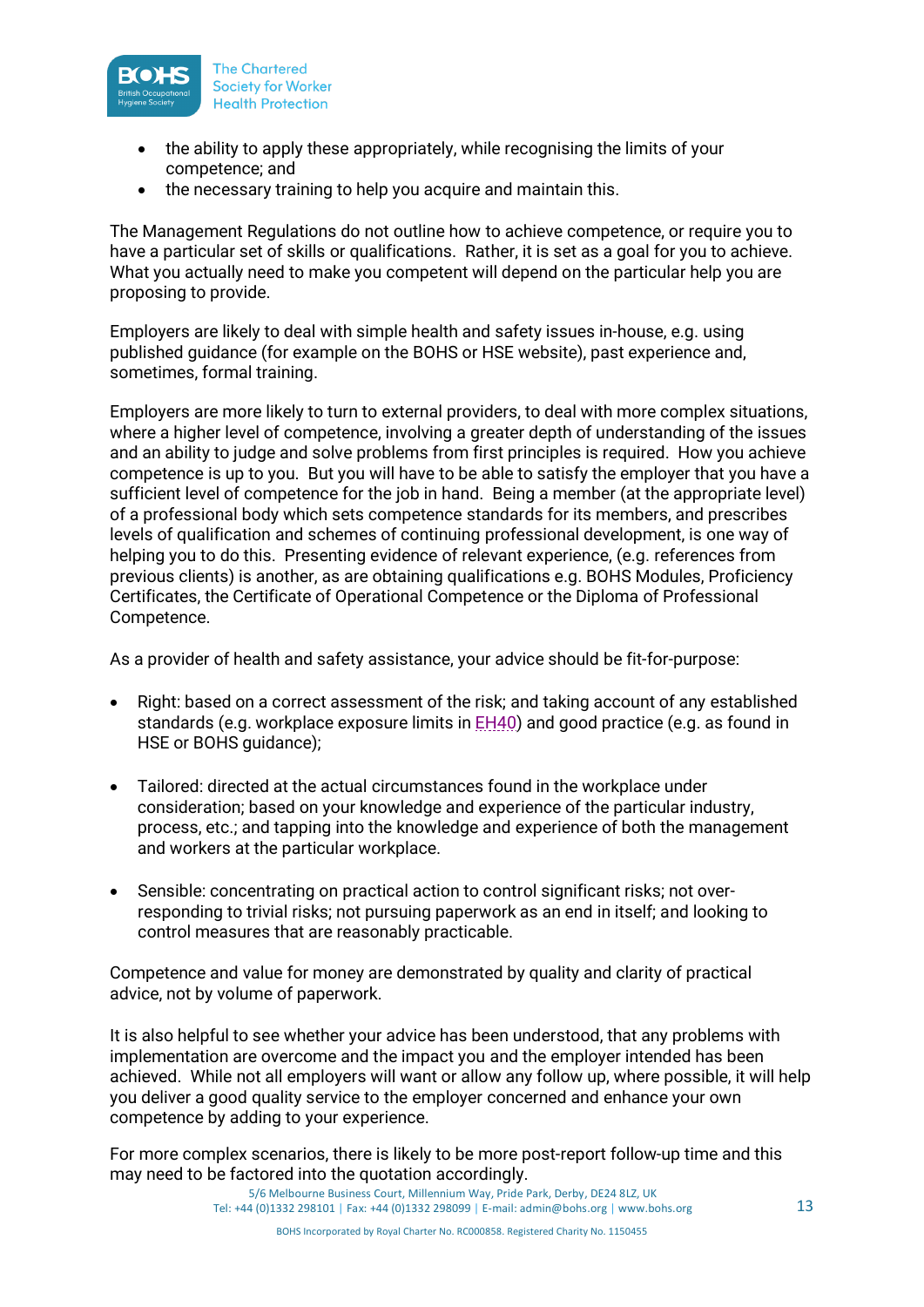

In addition to the Management Regulations, the [Health and Safety at Work etc Act 1974](http://www.legislation.gov.uk/ukpga/1974/37/contents) – Sections 3, 7 & 36 collectively require that as an employer, you must ensure that any individual performing a task on your behalf has the competence to do so without putting the health and safety of themselves, or others, at significant risk.

HSW Section 3 places general duties on employers and the self-employed to conduct their undertakings in such a way as to ensure, so far as is reasonably practicable, that people other than themselves or their employees are not exposed to risks to their health or safety. They should also provide adequate information regarding any aspects of their products or services that might affect their health and safety.

*A good summary of Section 3 duties for service providers (including consultancies) can be found i[n L8 ACOP](http://www.hse.gov.uk/pubns/books/l8.htm) 4th edition Paragraph 76 and this can be distilled down to the requirements in the following paragraphs.*

Suppliers of products and services, including consultancy aimed at preventing or controlling the risk to substances hazardous to health, must, so far as is reasonably practicable ensure that:

(1) measures intended to control the risk of exposure to substances hazardous to health are so designed and implemented that they will be effective, safe and without risks to health when used at work;

(2) any limitations on their expertise or the products or services they offer are clearly defined and made known to the dutyholder;

(3) any deficiencies or limitations which they identify in the dutyholder's systems or procedures to control the risk of exposure to substances hazardous to health are made known to the dutyholder;

(4) their staff have the necessary ability, experience, instruction, information, training and resources to carry out their tasks competently and safely.

Those who supply services, such as testing or monitoring, should make clear to the dutyholder any deficiencies in the control measures that may pose a significant risk of exposure. They should also make the dutyholder aware of any limitations in their own expertise, products or services so they can make arrangements to ensure that these deficiencies or limitations are addressed.

It is thought likely that this duty will be discharged if the service provider puts these concerns in writing to the client.

Service providers should also ensure that their staff and contractors are competent to carry out the task safely. They should be properly trained to a standard appropriate to the various tasks they perform, such as risk assessment, advising on control measures, sampling or testing and maintaining LEV systems.

All staff and contractors should be suitably trained, managed and supervised and given appropriate resources or support. In particular, they should be aware of the actions to take in situations outside of their knowledge or experience.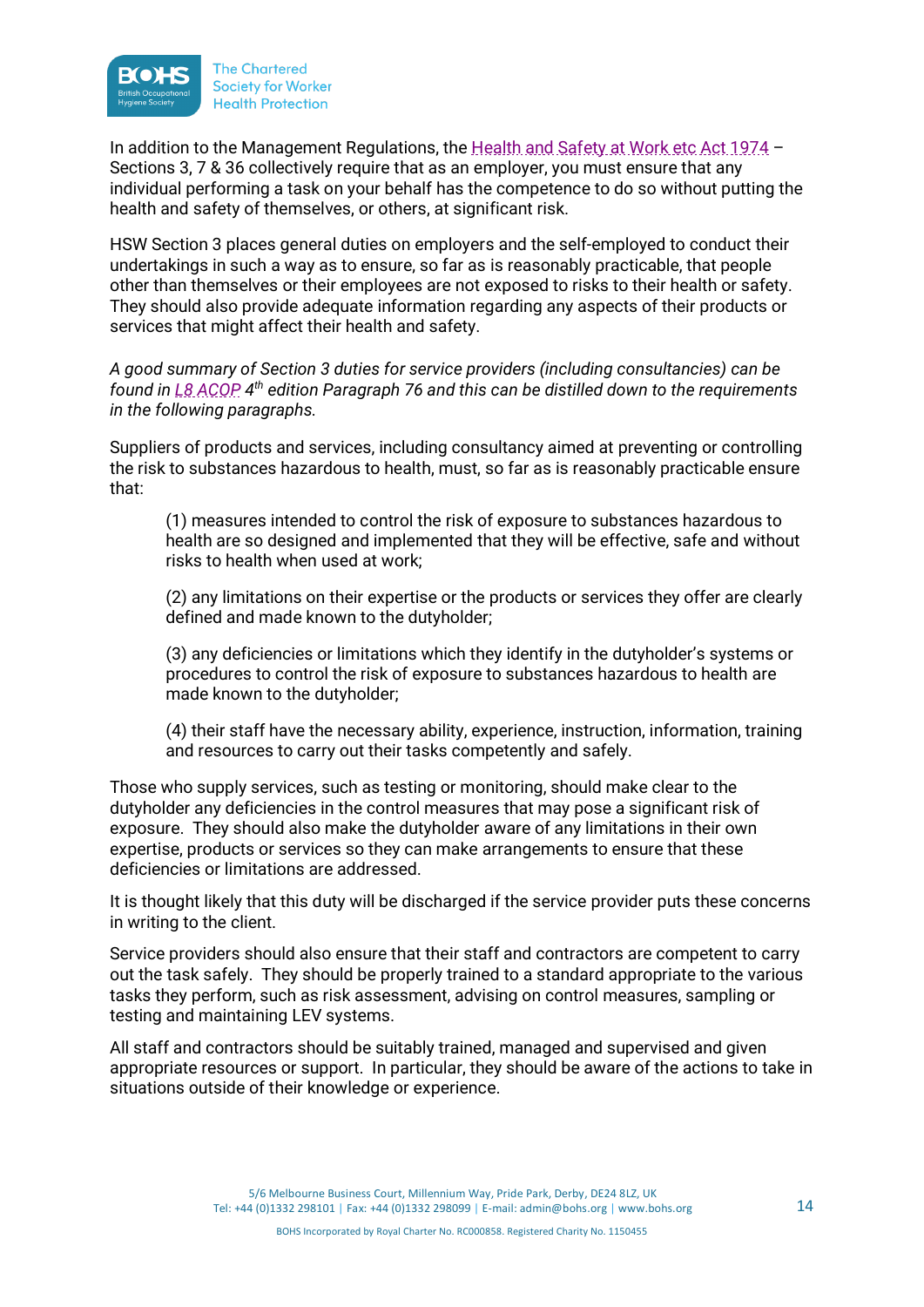

# **APPENDIX B**

### **When things go wrong**

Consultant creep is an acknowledged problem within occupational hygiene, as the basics of sampling may be relatively easy for other related professions to undertake. However, competency cannot always be ensured – such as demonstrated in the example of where an environmental consultancy monitored personal exposure to respirable crystalline silica (RCS) in a woodworking machine shop, as RCS was the only exposure monitoring they had previously undertaken and they were unaware of the existence of a specific Workplace Exposure Limit for softwood dust.

Less competent consultants may fail to recognise that some hazardous substances are carcinogens or asthmagens, and as a consequence, the report may not recommend the correct level of controls or the need for health surveillance. This important oversight may mean that the dutyholder fails to take appropriate action accordingly and both the dutyholder and service provider may be in breach of the law.

# Reasonable Care

A consultant may be judged on both his acts and defaults (i.e. what he does and also what he doesn't do).

What is reasonable for a health and safety professional is different from what is reasonable for an ordinary employee. If you present yourself as an expert, you should know more than health and safety generalists who do not profess those specialisms. The generalist may know they require a health risk assessment, and recognises hazards; the occupational hygiene consultant should know where exposure occurs, the magnitude of exposure and whether exposure may lead to a risk of ill health and also what the appropriate controls should be to mitigate the risk.

When considering the possible culpability of a consultant, ill health or injury arising from any commission or omission does need to be foreseeable. As an example, whilst an occupational hygiene professional might not anticipate an allergic contact dermatitis reaction arising from contact with liquid hand soap, they should be able to anticipate that frequent hand washing and wet work could lead to dermatitis. If you make a judgment that controls are sufficient to manage a hazard, and the majority of other specialists might have made the same judgment, then it is deemed unlikely that a prosecution of the individual would follow an accident or incident.

Where consultants are found to be in breach of health and safety legislation, the HSE or local authority can hold persons to account for their failings. The HSE has a [public database of](https://resources.hse.gov.uk/notices/)  [Enforcement Notices](https://resources.hse.gov.uk/notices/) served on their website and the following example entries relate to the enforcement action taken against consultancies offering health and safety (including occupational hygiene) services:

| Year | <b>Consultant</b> | Improvement<br>Notice (IN) | <b>Reason</b> |
|------|-------------------|----------------------------|---------------|
|      |                   | or                         |               |

5/6 Melbourne Business Court, Millennium Way, Pride Park, Derby, DE24 8LZ, UK Tel: +44 (0)1332 298101 | Fax: +44 (0)1332 298099 | E-mail: admin@bohs.org | www.bohs.org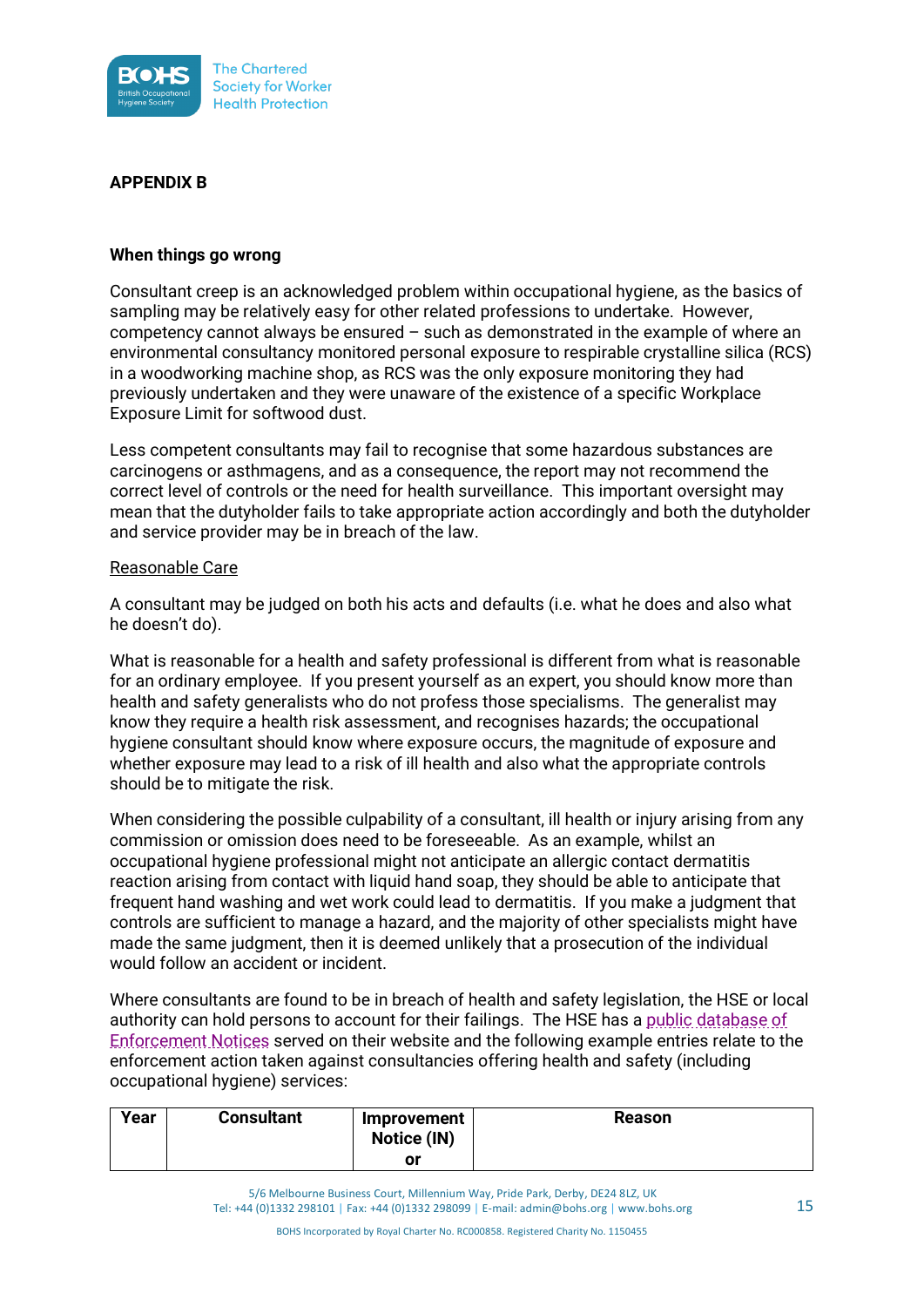

|      |                                            | <b>Prohibition</b><br><b>Notice (PN)</b><br><b>Served</b> | (taken from the HSE public database<br>enforcement notice summary)                                                                                                                                     |
|------|--------------------------------------------|-----------------------------------------------------------|--------------------------------------------------------------------------------------------------------------------------------------------------------------------------------------------------------|
| 2013 | Pera Services Ltd                          | IN                                                        | No system in place to provide a suitable<br>and sufficient legionella risk assessment                                                                                                                  |
| 2014 | Dino Guagenti                              | IN                                                        | Not competent to undertake Thorough<br>Examination and Testing of local exhaust<br>ventilation systems                                                                                                 |
| 2014 | <b>Euro Environmental</b><br>Ltd           | IN                                                        | Employees are not competent to provide<br>occupational hygiene services                                                                                                                                |
| 2014 | <b>Fercell Engineering</b><br>Ltd          | IN                                                        | Not provided suitable training to ensure<br>employees who install, commission and<br>test local exhaust ventilation systems, and<br>those that supervise that work, are<br>competent                   |
| 2014 | <b>Fosse Water</b><br><b>Treatment Ltd</b> | IN                                                        | Failed to provide suitable and sufficient<br>training to employees involved in water<br>treatment or legionella risk assessment                                                                        |
| 2018 | <b>Clive Weal</b>                          | PN                                                        | Not competent to provide advice in<br>relation to Noise at Work Regulations,<br><b>Control of Vibration at Work Regulations</b><br>and Control of Substances Hazardous to<br><b>Health Regulations</b> |

The example entries in the table above were selected based upon the content of the summary entry in the enforcement database and how this related to either a lack of competency or systems to deliver effective occupational hygiene consultancy services.

Whilst the majority of health and safety criminal prosecutions are brought against employers, there are some cases where occupational health and safety professionals (including occupational hygienists) may be prosecuted under health and safety legislation, or even by the police for gross negligence manslaughter.

New [Sentencing Guidelines for health and safety offences](https://www.sentencingcouncil.org.uk/wp-content/uploads/Health-and-Safety-Corporate-Manslaughter-Food-Safety-and-Hygiene-definitive-guideline-Web.pdf) came into force in 2016 and some of the sentences in the examples below may not reflect these guidelines.

Prosecution Example 1

In 2001, Mr Lockwood, an occupational hygiene consultant, was fined £1,000 plus £2,000 costs at Stafford Crown Court, for causing employees at a Staffordshire sawmill to be exposed to unacceptably high levels of hardwood dust. The sawmill company had engaged the consultant to carry out dust sampling.

5/6 Melbourne Business Court, Millennium Way, Pride Park, Derby, DE24 8LZ, UK The consultant did not ensure that enough representative samples of employee exposure to hardwood dust were obtained. The resulting report misled the sawmill into believing exposure to wood dust was adequately controlled, when it was not. The sawmill company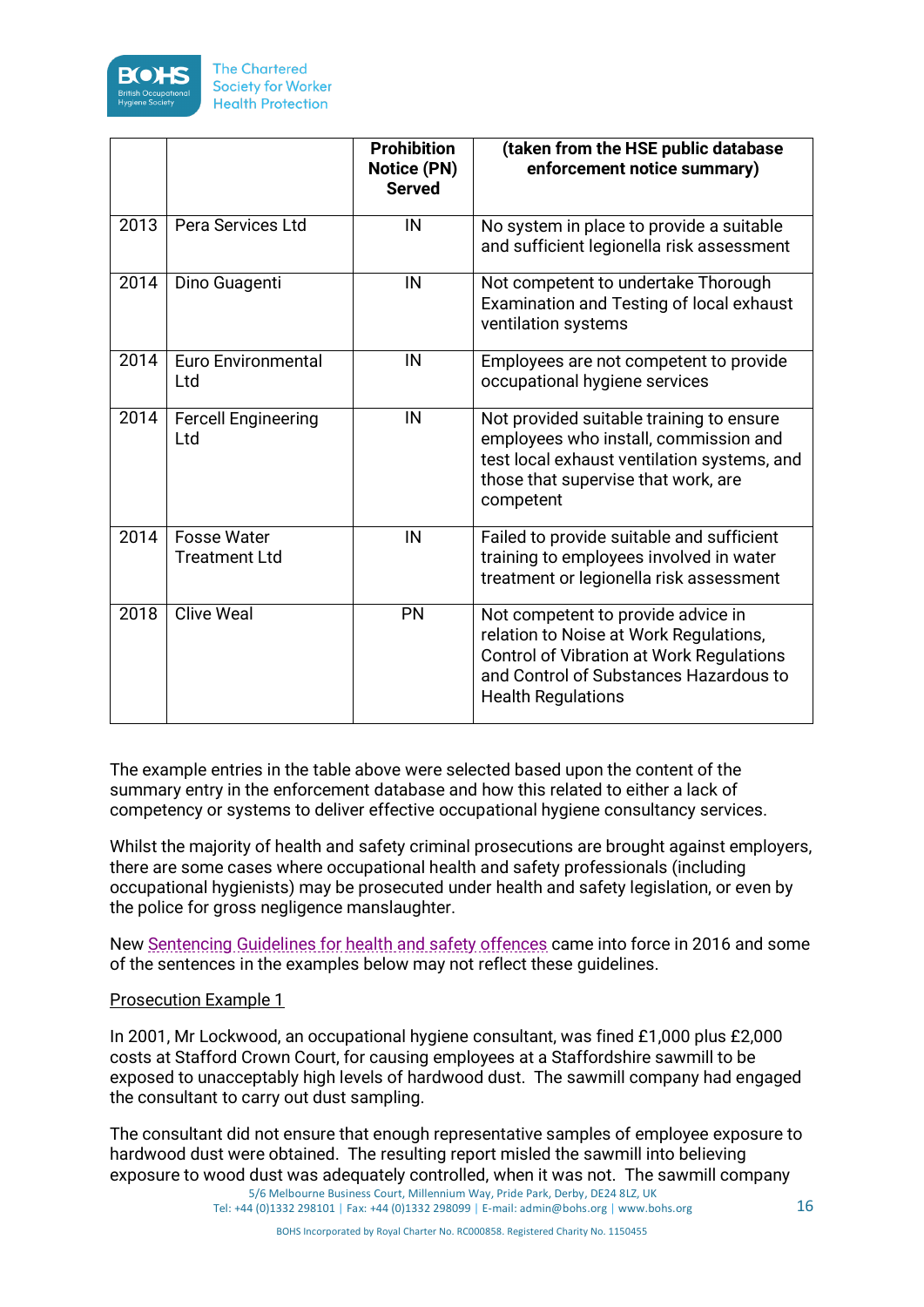

committed an offence under regulation 7(1) of COSHH because of the act or default of the consultant. The consultant pleaded guilty to a breach of Section 36 of HSW.

# Prosecution Example 2

George Farrar (Quarries) Ltd employed Richard Atterby to provide health and safety advice and carry out risk assessments for more than three years. When HSE inspectors turned up to investigate a tipper truck accident at the quarry, they picked up on several other health and safety failings, including stonemason employees being exposed to respirable crystalline silica dust, something Mr Atterby had never mentioned in his risk assessments. While George Farrar (Quarries) was prosecuted in 2009 for this and other failings under HSW Section 2(1), Mr Atterby was also prosecuted under HSW Section 36(1).

The wording of this section 36(1) is: "Where the commission by any person of an offence under any of the relevant statutory provisions is due to the act or default of some other person, that other person shall be guilty of an offence". Mr Atterby contributed to the health and safety offence by failing to assess the risk from RCS and therefore failed in his professional duties.

An HSE inspector blamed the silica exposure on poor advice provided by Mr Atterby. The inspector's comments included the following:

- The risk assessment prepared by Atterby was superficial and totally inadequate. It led to a high risk of exposure to respirable silica during stonemasonry work because effective measures to mitigate silica exposure were not determined and implemented.
- The case should act as a lesson to other companies that rely too much on the advice of consultants. They could not outsource their responsibilities. The duty of care remained with them as employers and the selection and use made of consultants was crucial.
- Consultants should not offer advice on topics unless they were fully qualified to do so.

Mr Atterby was fined £1000 plus £700 costs for a breach of Section 36(1) of the HSW for failing to assess the risk of employees' exposure to sandstone dust.

### Prosecution Example 3

Prior Scientific Instruments Ltd employed Keith Whiting for seven years to provide health and safety advice. Mr Whiting failed to identify the health hazards of working with trichloroethylene and isocyanates, resulting in a paint sprayer becoming ill and unable to work. Prior Scientific Instruments was prosecuted in 2013 under Section 2(1) of the Health and Safety at Work etc Act 1974 for failing to ensure the health of its employees.

In addition, Mr Whiting was also prosecuted under Section 3(1) of HSW, the general requirement to safeguard the health and safety of people not in your employment. Mr Whiting was fined £1,500, plus £1,000 costs.

The investigating HSE inspector said that: "Whiting's background was in quality control and he did not have adequate knowledge of health and safety for the work going on at this company. He failed to make them aware of the 'do's and don'ts' regarding the use of hazardous chemicals".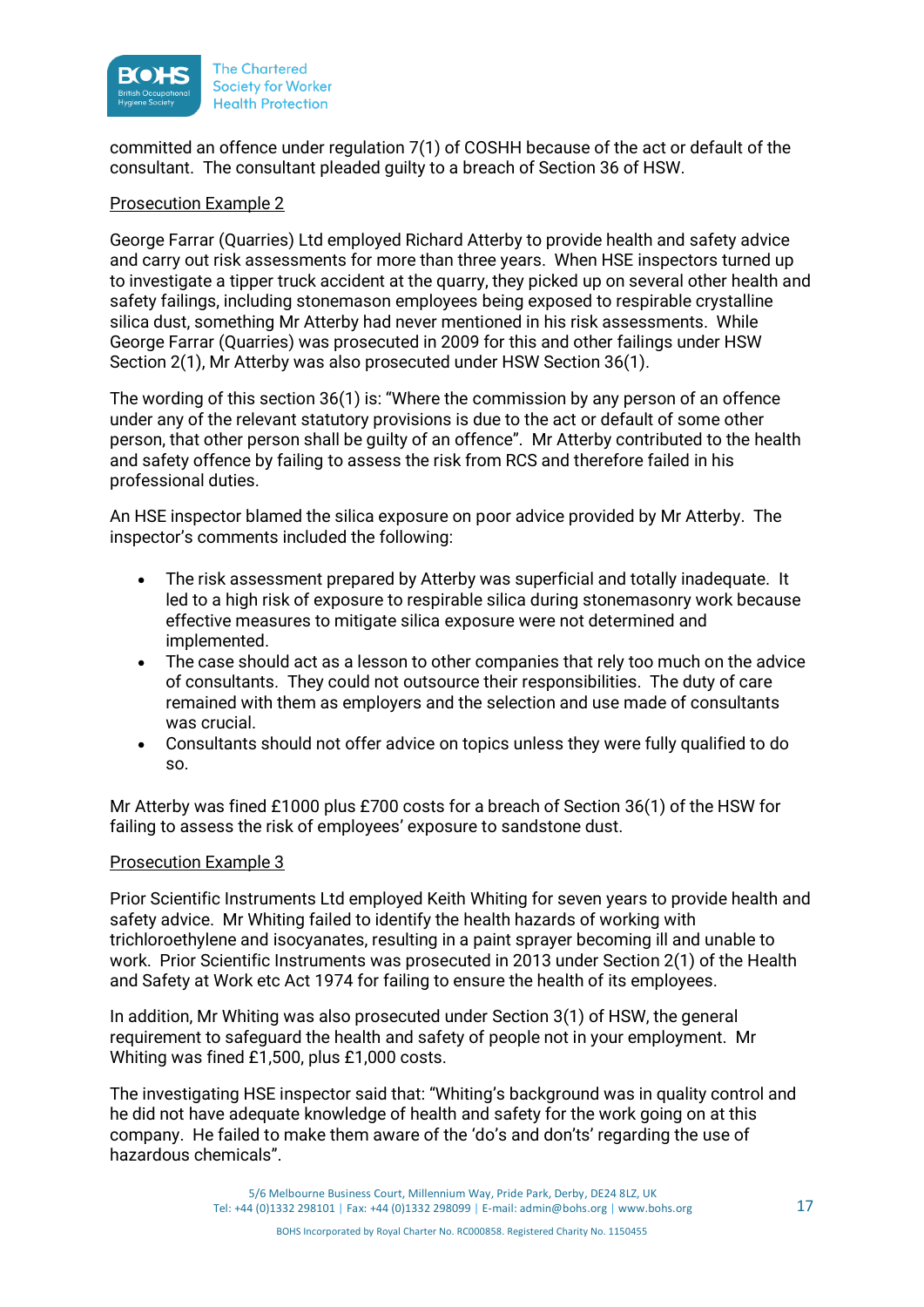

He also added that "In 2010, the government commissioned Lord Young to review health and safety laws and among the findings, the inquiry recognised that there were a lot of people claiming to be health and safety experts, who were in fact, not".

### Prosecution Example 4

In 2016, Hereford Magistrates' Court heard how an employee contracted dermatitis after being exposed to sensitising ingredients in rubber compounds.

TRP Polymer Solutions Ltd, of Netherwood Road, Rotherwas Industrial Estate in Hereford, was fined £40,000 after a worker contracted allergic contact dermatitis.

An investigation by HSE found the company, which manufactures specialist rubber sealing components and high performance elastomer 'O' rings, had failed to assess risks from products used, or manage those risks.

TRP Polymer Solutions' health and safety advisor failed to understand the underlying issues to the level required for the company to understand its responsibilities.

The firm pleaded guilty to breaching Section 2(1) of the Health and Safety at Work etc Act 1974, and Regulations 6 and 11 of the Control of Substances Hazardous to Health 2002 (as amended), and was fined £40,000 and ordered to pay costs of £6,529.

Paula Underwood, a self-employed health and safety advisor, of Slaughter Castle, Kimbolton, Leominster, Herefordshire, pleaded guilty to breaching Section 3(2) of the Health and Safety at Work etc. Act 1974, for failing to carry out her duty under the act to a level of competence expected by someone carrying out her role, thereby exposing others to risks to their health and safety.

Ms Underwood was fined £1,000 and ordered to pay costs of £200.

# Prosecution Example 5

In 2020, a self-employed consultant was fined for breaching the Health and Safety at Work etc Act 1974 for providing health and safety advice on technical and complex matters while not being qualified to advise his clients.

Luton Crown Court heard how Clive Weal, a self-employed health and safety consultant provided inadequate and flawed advice to small and medium sized enterprises on the management and control of risk in relation to hand arm vibration, workplace noise and the control of substances hazardous to health.

An HSE investigation found that Mr Weal incorrectly identified risk from exposure to hand arm vibration as 'low' and advised to use 'anti vibration gloves' as an appropriate control measure. He also failed to identify that paints containing isocyanates can cause asthma. The poor and incompetent advice resulted in a lack of remedial action being taken to prevent employees being exposed to levels of noise, hand arm vibration and chemical substances that may have a damaging impact on their health.

Clive Weal was found to be incompetent at advising his clients in the assessment and control of risks from workplace noise, hand arm vibration and substances hazardous to health. He pleaded guilty to two breaches of Section 3(2) of Health and Safety at Work etc Act 1974 and was fined £1,400.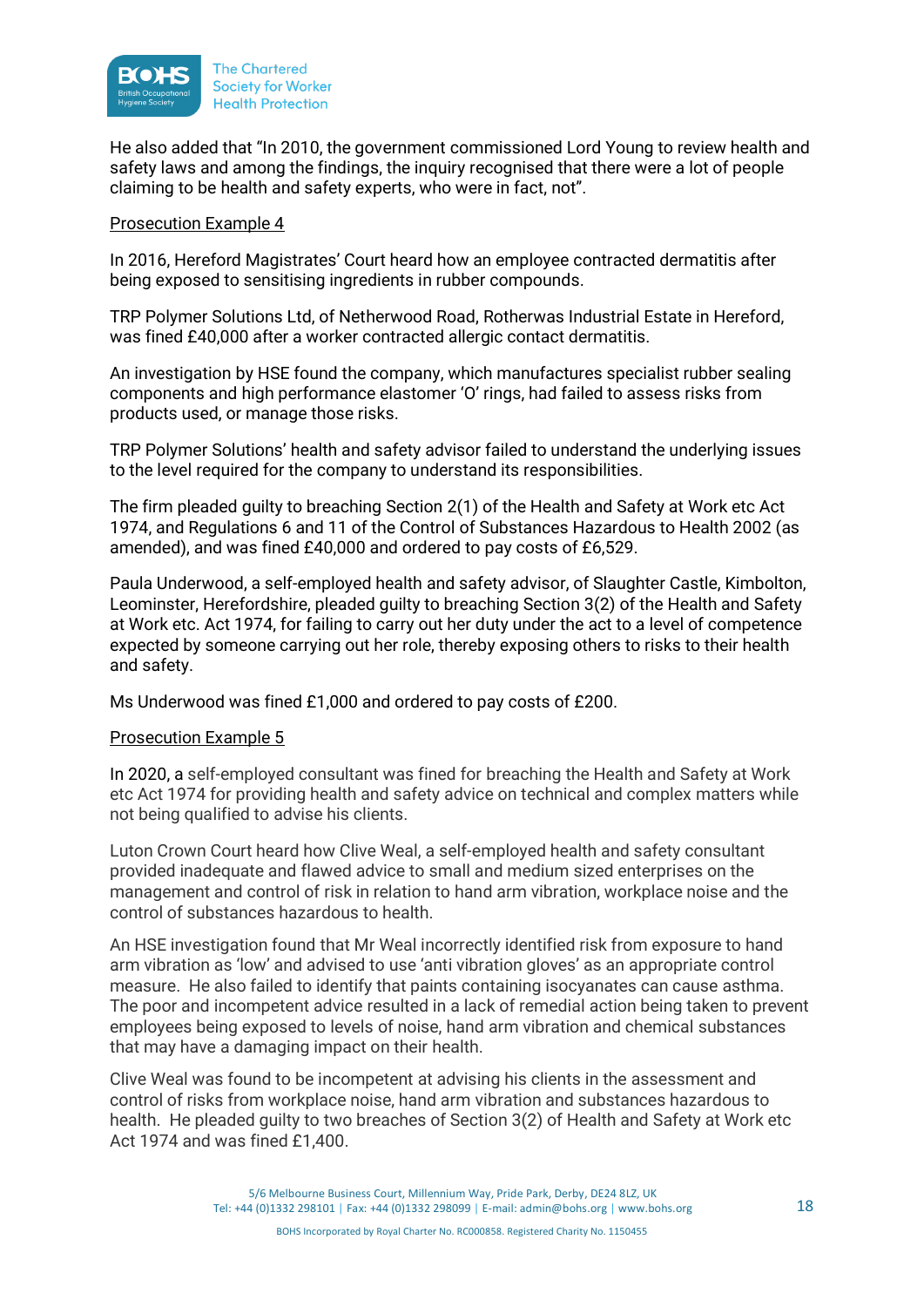

In the accompanying HSE press release, HSE Occupational Hygiene Specialist Inspector Parmjit Gahir said: "Employers are more likely to use external consultants to provide assistance in complex situations where a higher level of competence is required.

"How consultants achieve competence is up to them, however they will have to be able to satisfy employers that they have a sufficient level of competence for the job in hand.

"Being a member of a relevant professional body, which sets competence standards for its members and operates continuing professional development schemes is one way of helping; as is presenting evidence of relevant experience such as references from previous clients; or obtaining qualifications."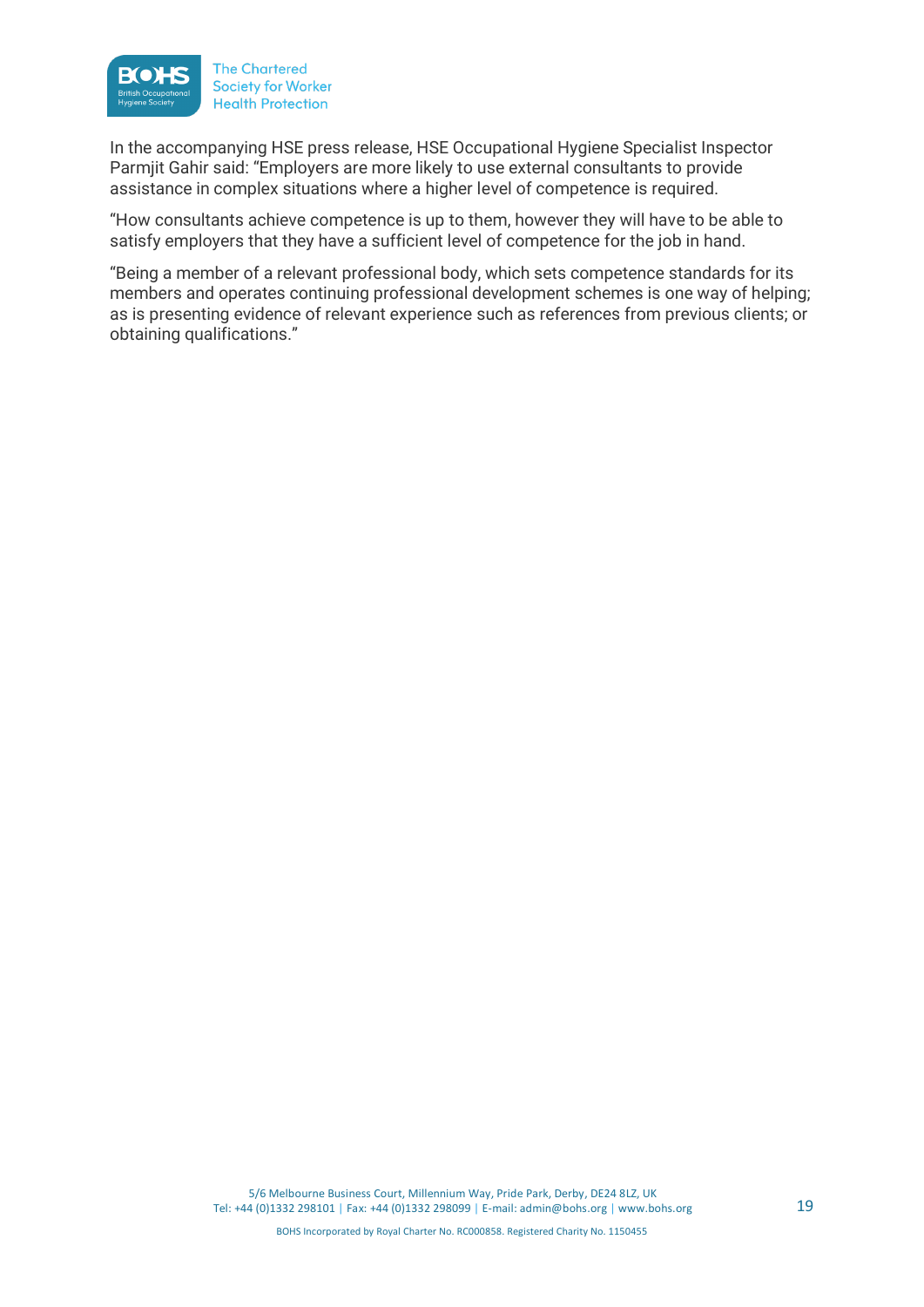# **APPENDIX C**

# **Self-Assessment Checklist for Good Practice Guide for Consultants**

| <b>Section</b>                      | <b>Element</b>                                                                                                                                     | <b>Self-Assessment</b> | <b>Action</b><br><b>Number</b> |
|-------------------------------------|----------------------------------------------------------------------------------------------------------------------------------------------------|------------------------|--------------------------------|
| <b>Introduction</b>                 |                                                                                                                                                    |                        |                                |
| <b>Directory Eligibility</b>        | The company employs at least one Licentiate, Chartered Member or<br>Chartered Fellow of the BOHS Faculty of Occupational Hygiene.                  |                        |                                |
|                                     | The Faculty Members have up-to-date subscriptions.                                                                                                 |                        |                                |
|                                     | The Faculty Members participate in the CPD scheme.                                                                                                 |                        |                                |
|                                     |                                                                                                                                                    |                        |                                |
| <i><b>Insurance</b></i>             |                                                                                                                                                    |                        |                                |
| Valid Insurances<br>held by company | Employer's Liability Insurance (where applicable).                                                                                                 |                        |                                |
|                                     | Public Liability Insurance.                                                                                                                        |                        |                                |
|                                     | Professional Indemnity Insurance.                                                                                                                  |                        |                                |
|                                     |                                                                                                                                                    |                        |                                |
| <b>Code of Ethics</b>               |                                                                                                                                                    |                        |                                |
|                                     | All company Faculty members have read, understood and confirmed<br>their compliance with the most recent revision of the BOHS's Code of<br>Ethics. |                        |                                |
|                                     |                                                                                                                                                    |                        |                                |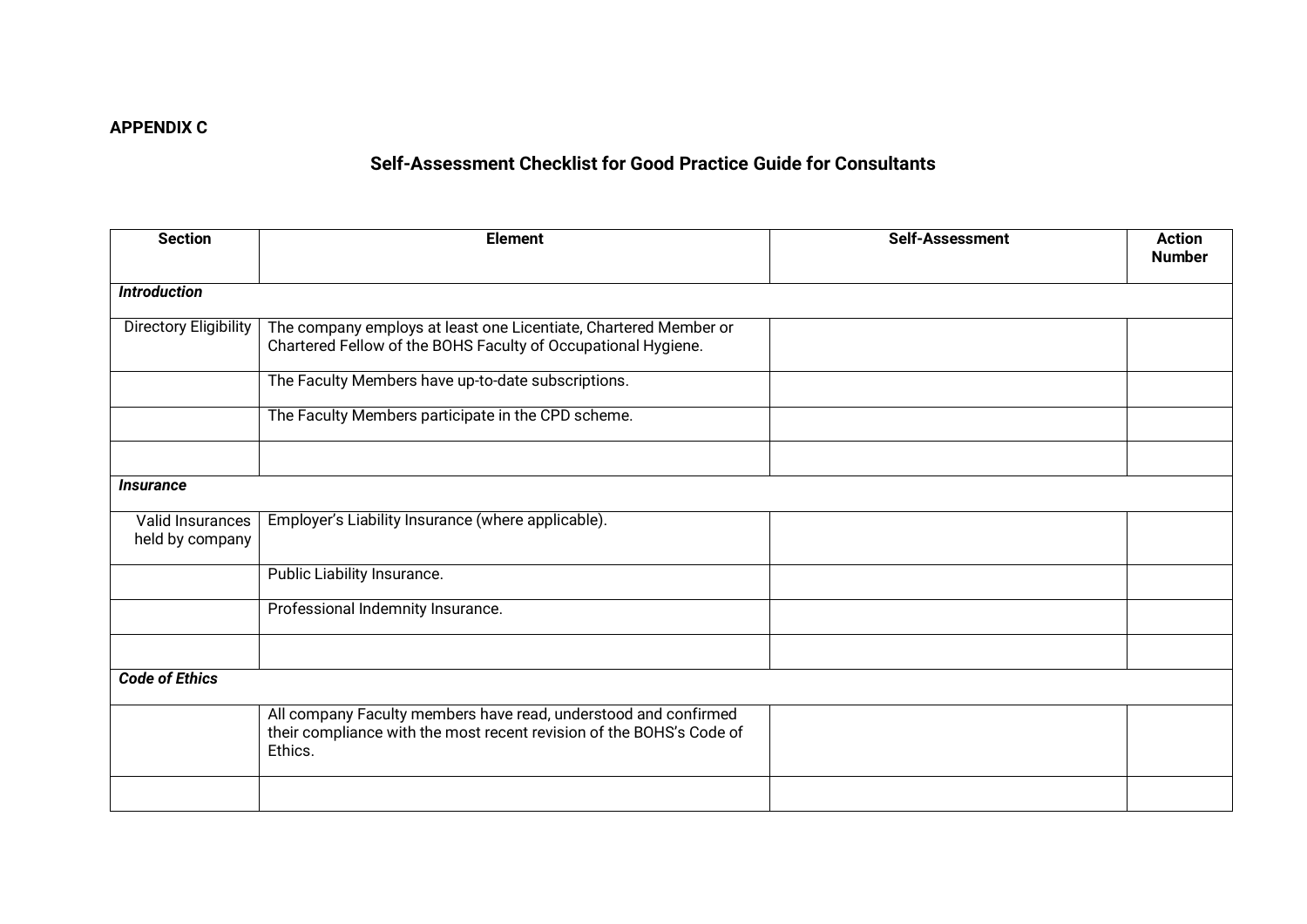

| <b>Staff Competence and Supervision</b> |                                                                                                                                                                                                        |  |
|-----------------------------------------|--------------------------------------------------------------------------------------------------------------------------------------------------------------------------------------------------------|--|
| Competency                              | Company has processes to identify competency levels of each staff<br>member.                                                                                                                           |  |
|                                         | Company tracks its staff members' competencies and has processes<br>to fill areas where competence is lacking for its staff members.<br>Company has development programmes for staff.                  |  |
|                                         | Company has processes to select the appropriate staff member for<br>particular tasks.                                                                                                                  |  |
|                                         | Arrangements are in place to ensure that staff are aware of their roles<br>and responsibilities.                                                                                                       |  |
|                                         | Training needs assessments have been carried out for each staff<br>member.                                                                                                                             |  |
|                                         | Relevant and sufficient training and learning outcomes have been<br>identified and been delivered for each staff member.                                                                               |  |
|                                         | Each staff member has had competency checks to ensure that the<br>necessary level of competency has been reached.                                                                                      |  |
|                                         | Checks are made that training is applied.                                                                                                                                                              |  |
|                                         | Company provides mentoring for its staff members.                                                                                                                                                      |  |
|                                         | Refresher / update training is provided.                                                                                                                                                               |  |
|                                         | Training records are kept.                                                                                                                                                                             |  |
|                                         | Competent cover is provided for staff absences.                                                                                                                                                        |  |
| Areas of Provided<br>Services           | Company personnel do not undertake work unless qualified by<br>education, training or experience in the specific technical fields<br>involved, unless sufficient assistance is provided by associates, |  |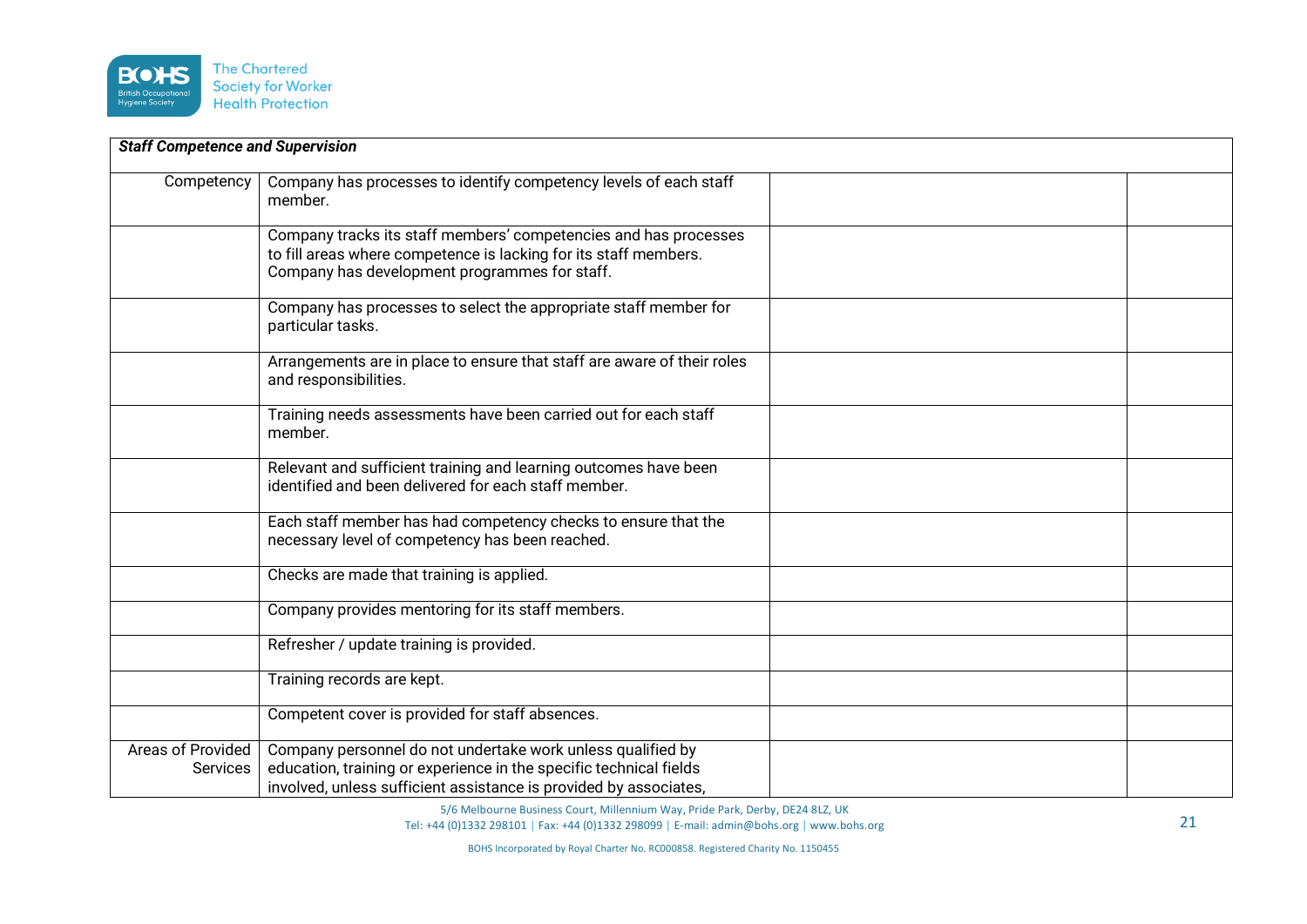

|                                     | consultants or employees, and its use is made clear to the relevant<br>clients                                                                                                                                                                                       |  |
|-------------------------------------|----------------------------------------------------------------------------------------------------------------------------------------------------------------------------------------------------------------------------------------------------------------------|--|
|                                     | Company personnel do not address issues of public concern unless<br>they confine themselves strictly to matters on which they can speak<br>with authority.                                                                                                           |  |
|                                     | Company personnel make themselves reasonably aware of<br>developments in any relevant fields.                                                                                                                                                                        |  |
|                                     | Company is able to demonstrate that it has identified the competencies<br>required to fulfil the range of occupational hygiene activities that it<br>undertakes and that it has processes in place to train, assess and<br>monitor staff against those competencies. |  |
| Supervision                         | Individual staff only undertake work according to their competence,<br>experience and training and are provided with adequate supervision to<br>extend their activity into new areas.                                                                                |  |
|                                     | Company supervision of individual staff includes the witnessing of<br>occupational hygiene work.                                                                                                                                                                     |  |
| Mentoring                           | A mentoring scheme is in place for those staff that require it.                                                                                                                                                                                                      |  |
| CPD                                 | Faculty members with the organisation complete their CPD<br>submissions.                                                                                                                                                                                             |  |
| Refresher training                  | Triggers for staff refresher training are identified.                                                                                                                                                                                                                |  |
|                                     |                                                                                                                                                                                                                                                                      |  |
| <b>Quotations and Survey Design</b> |                                                                                                                                                                                                                                                                      |  |
|                                     | Staff writing occupational hygiene quotations, preparing tenders and<br>devising sampling strategies are suitably qualified to do so and have a<br>good understanding of occupational hygiene principles and practices.                                              |  |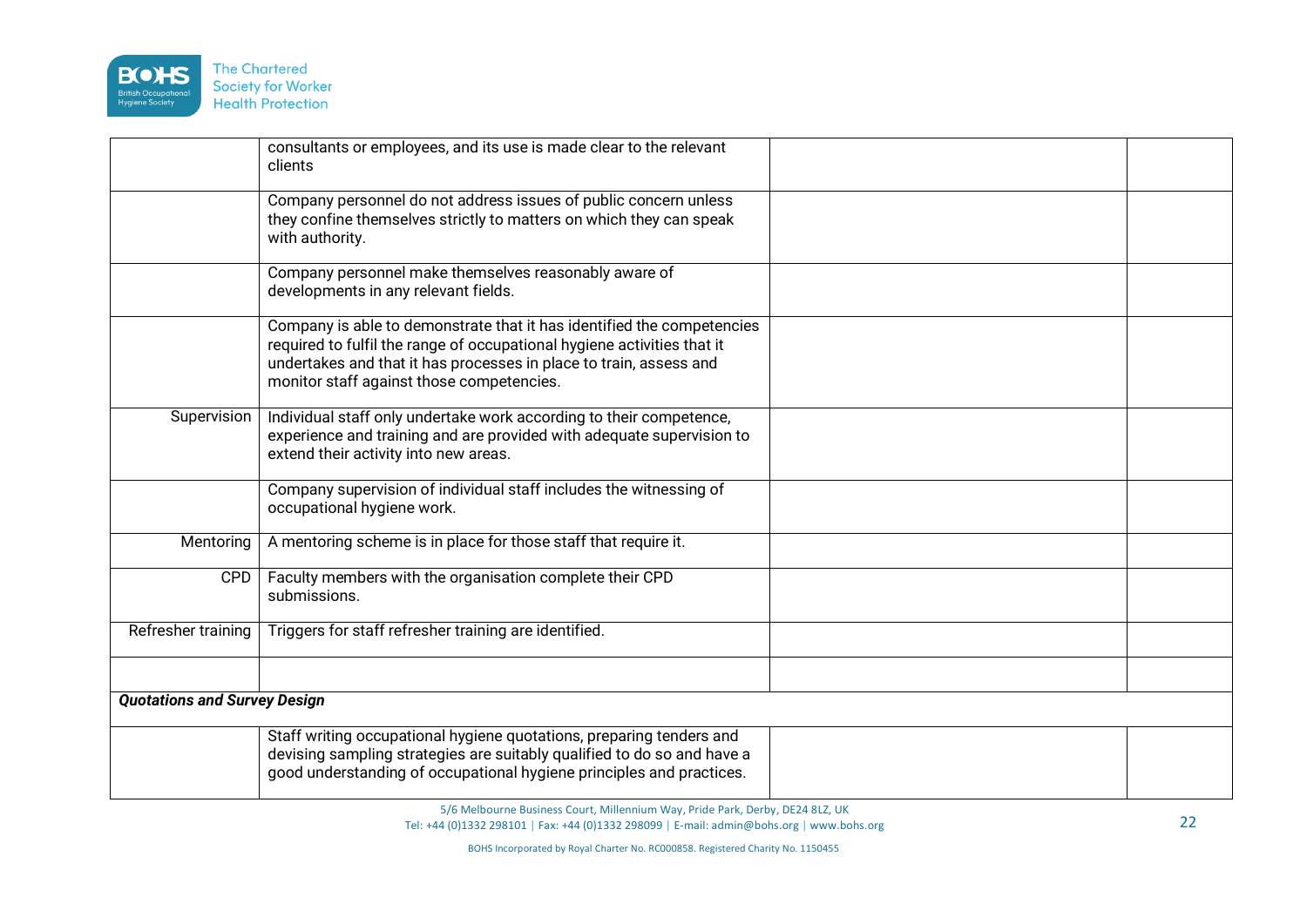

| for-purpose.                                            | Category 1 or 2 staff review all quotations to make sure that they are fit-                                                                         |  |
|---------------------------------------------------------|-----------------------------------------------------------------------------------------------------------------------------------------------------|--|
| effectiveness of existing controls.                     | Quotations are based on risk, or a strategy designed to check the                                                                                   |  |
| investigation work that may be required.                | Quotations consider the complexity of the process and the amount of                                                                                 |  |
| required scope of work with the client.                 | Where practicable, a preliminary visit is arranged to discuss in detail the                                                                         |  |
| the client.                                             | An experienced occupational hygienist is involved prior to the submittal<br>of the quotation, to ensure specific and focused questions are asked of |  |
| work, supervise the work and authorise the report.      | The quotation details the categories of staff that would undertake the                                                                              |  |
|                                                         | The quotation specifies the objectives of the project, the means of<br>achieving these, the timescale, the deliverables and the overall cost.       |  |
|                                                         |                                                                                                                                                     |  |
| <b>Report Writing</b>                                   |                                                                                                                                                     |  |
| Reports clearly state the remit provided by the client. |                                                                                                                                                     |  |
| interpretation of results and inform the conclusions.   | Reports include contextual information and observations, to aid the                                                                                 |  |
|                                                         | Recommendations are made which are necessary for the dutyholder to<br>reduce worker health exposure and comply with relevant legislation.           |  |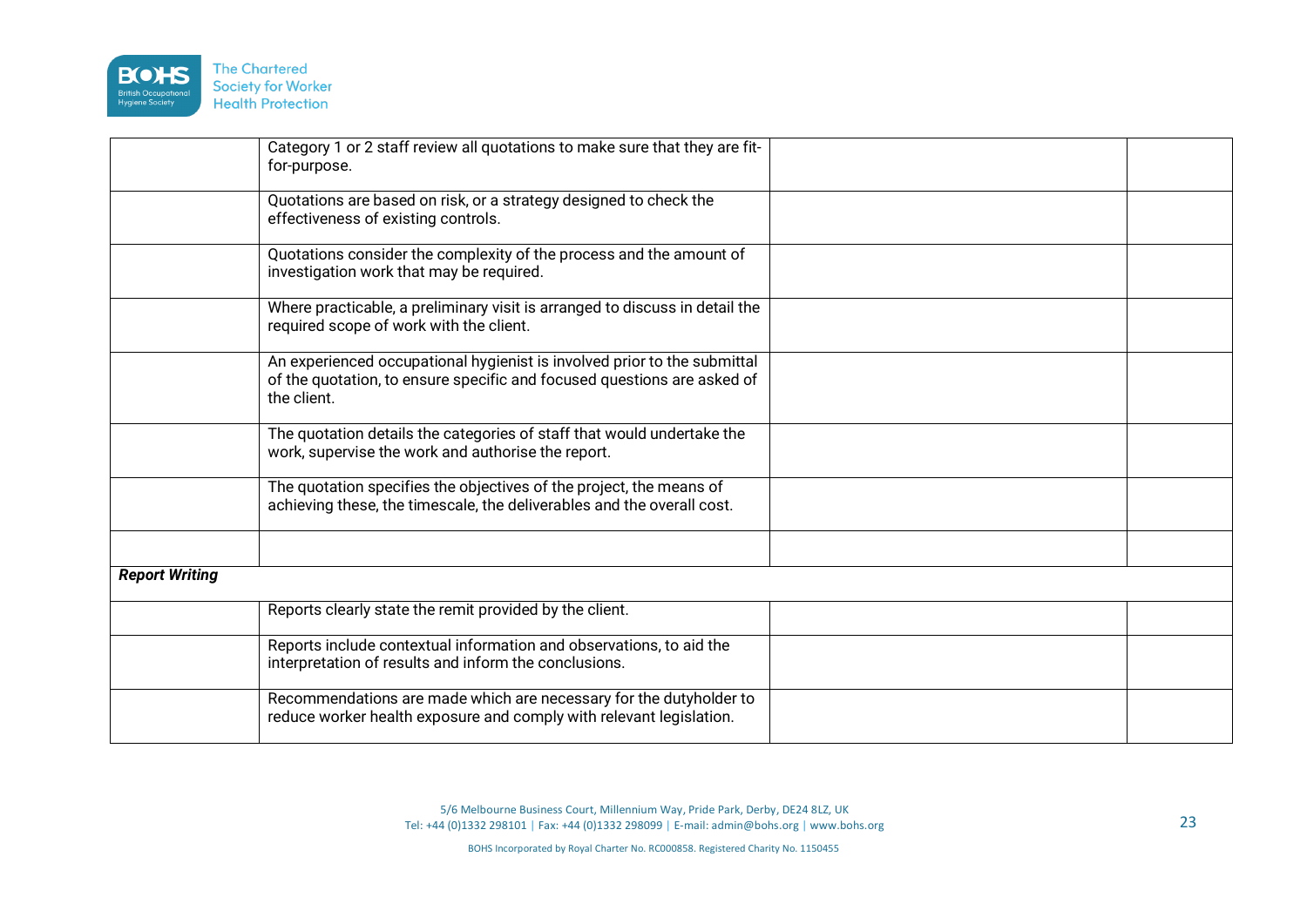

|                                              | Recommendations are clearly prioritised or given significance (i.e. what<br>does the dutyholder need to do to comply with the law and what is best<br>practice?).                                                                                                                    |  |
|----------------------------------------------|--------------------------------------------------------------------------------------------------------------------------------------------------------------------------------------------------------------------------------------------------------------------------------------|--|
|                                              | Reports are structured in accordance with BOHS guidance ("Clear and<br>Concise Reports") or the relevant areas and sections are included in the<br>report.                                                                                                                           |  |
|                                              | Existing BOHS guidance on how to test compliance with OELs for<br>airborne substances is followed when devising sampling strategies and<br>when comparing exposure monitoring results to the appropriate<br>Workplace Exposure Limits.                                               |  |
|                                              | Approved methods (e.g. MDHS series) are followed where these exist.                                                                                                                                                                                                                  |  |
|                                              | Draft versions of reports are shared with the client to ensure accuracy<br>of terminology prior to issue.                                                                                                                                                                            |  |
|                                              | Reports include 'the report author's assurance: including a written<br>confirmation, as applicable, that the author is competent to carry out<br>sampling and analysis, write the report and interpret the results to help<br>the employer assess the adequacy of exposure control'. |  |
|                                              |                                                                                                                                                                                                                                                                                      |  |
| <b>Quality Assurance and Quality Control</b> |                                                                                                                                                                                                                                                                                      |  |
|                                              | Suitable arrangements are in place to ensure the quality control of<br>monitoring/testing work and the reports that are produced.                                                                                                                                                    |  |
|                                              | Quality assurance of site work occurs (refer Section 1., page 9 of Good<br>Practice Guide for Consultants).                                                                                                                                                                          |  |
|                                              | Audits of completed work occur (refer Section 2., page 10 of Good<br>Practice Guide for Consultants).                                                                                                                                                                                |  |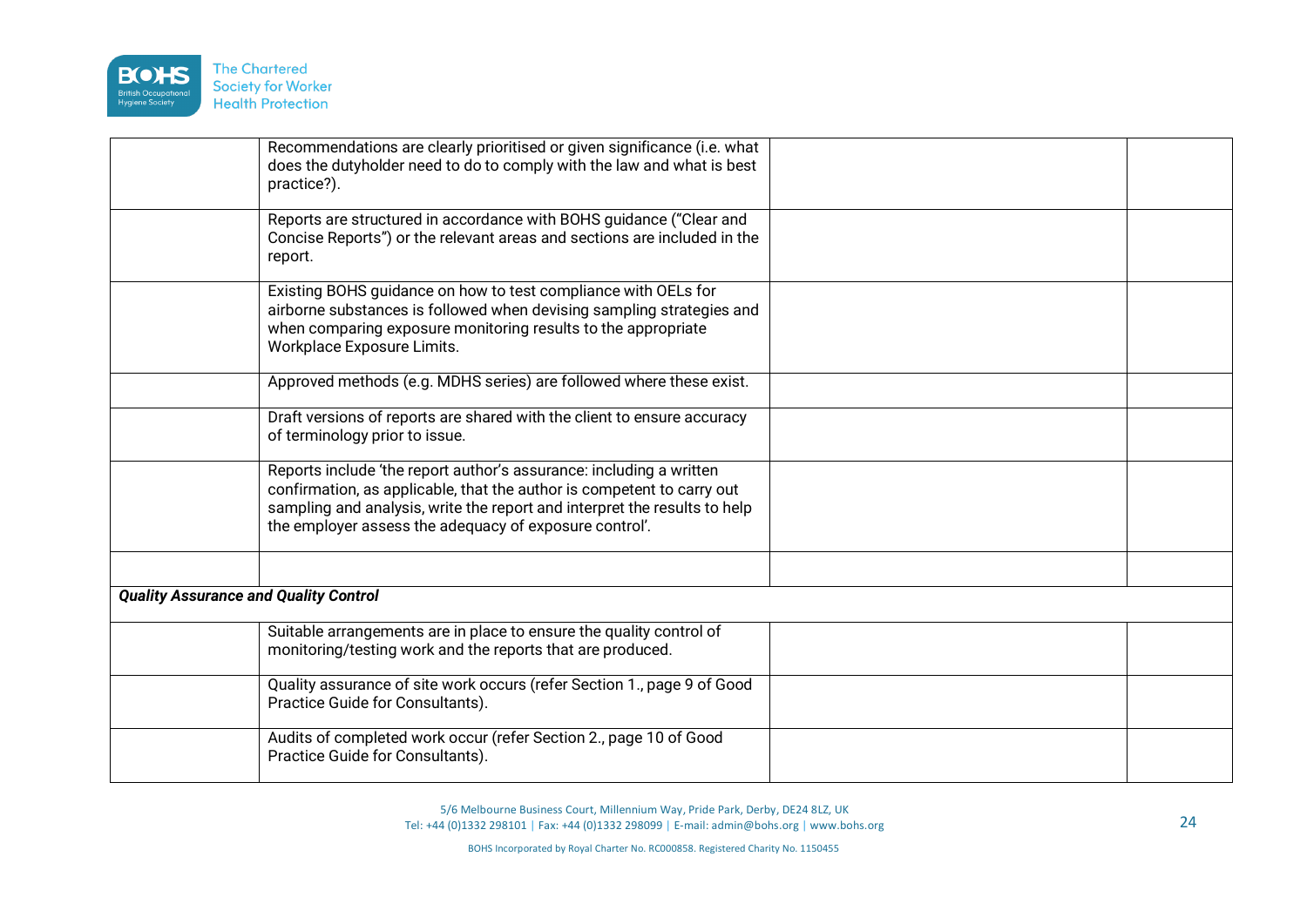

| Quality control of each occupational hygiene report occurs (refer<br>Section 3., page 10 of Good Practice Guide for Consultants).                                              |  |
|--------------------------------------------------------------------------------------------------------------------------------------------------------------------------------|--|
| Sole Traders / Micro-businesses: Self-checking versions (or other<br>working arrangements) are in place for quality assurance and checking,<br>monitoring and testing reports. |  |
| Larger organisations: Written quality management procedures are<br>implemented and records of audits and checks are maintained.                                                |  |
|                                                                                                                                                                                |  |
|                                                                                                                                                                                |  |

| <b>Action Planning and Tracking</b> |                           |                            |                                      |                            |
|-------------------------------------|---------------------------|----------------------------|--------------------------------------|----------------------------|
| <b>Action</b><br><b>Number</b>      | <b>Action Description</b> | <b>Action Assigned To:</b> | <b>Completion</b><br><b>Deadline</b> | <b>Action</b><br>Completed |
|                                     |                           |                            |                                      |                            |
|                                     |                           |                            |                                      |                            |
|                                     |                           |                            |                                      |                            |
|                                     |                           |                            |                                      |                            |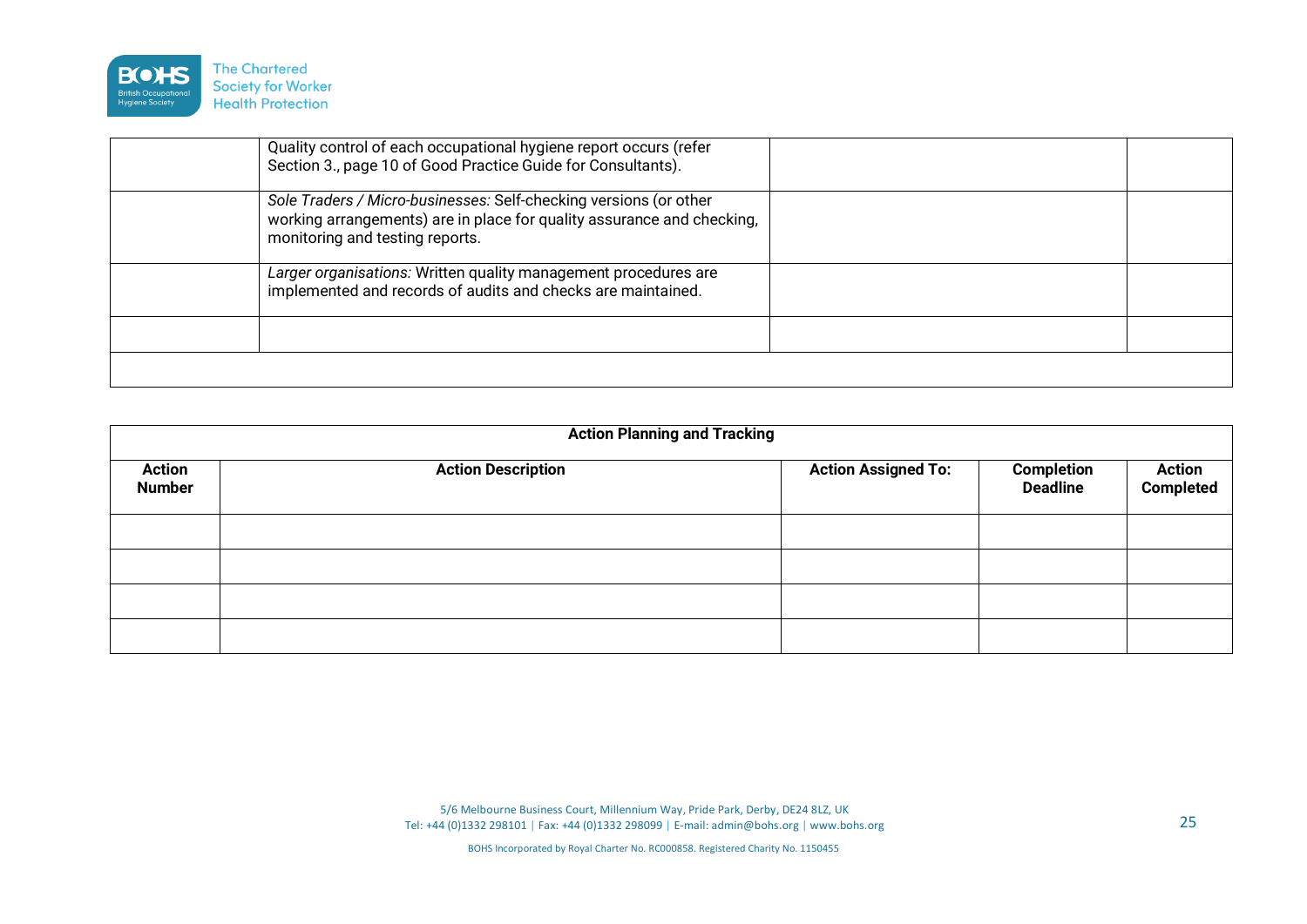

# **APPENDIX D**

# **Self-Assessment of Competency Requirements**

In order to self-assess their level of competence, consultants should refer to the four categories referred to in the Staff Supervision and Competence section of the main document, reference should also be made to the Core Competencies set out for the Certificate and Diploma Qualification Guides (Appendix 1 in both documents) and CoC Asbestos Qualification Guide (Appendix 2 in document). Links to these documents are provided below:

[https://www.bohs.org/wp-content/uploads/2018/04/PQD-POL002-Qualification-Guide-for-DipOH-v5.0.pdf](https://www.bohs.org/app/uploads/2020/10/Qualification-Guide-for-DipOH.pdf)

<https://www.bohs.org/app/uploads/2020/10/Qualification-Guide-for-CertOH-and-iCertOH.pdf>

[https://www.bohs.org/wp-content/uploads/2020/06/PQA-POL003-Qualification-Guide-for-CoC-Asbestos-v-2.1-080620-FINAL.pdf](https://www.bohs.org/app/uploads/2020/10/PQA-POL003-Qualification-Guide-for-CoC-Asbestos-v2.0-FINAL.pdf)

For each member of staff, their competency level should be considered for each of the occupational hygiene core competency topic areas and information should be summarised in a competency matrix. This process should define competency limits and also highlight areas for development. The competency matrix should be a living document and be reviewed on a regular basis. This frequency may be dependent on the category of the individual staff member. New or trainee staff will need to be assessed upon joining the company and the matrix will need to reflect the latest employee profile.

Consultants may these find these guides helpful for identifying CPD requirements for self-development into a greater level of competency for specific topics or new topics. It is anticipated that although certificate and diploma holders will have demonstrated a broad level of competence in the core topic areas outlined in these guides, they will inevitably have some topics where they have a higher level of experience and expertise. A key professional requirement is recognising areas of strength and weakness and not attempting to offer to work beyond their expertise, but rather referring to other specialists as required. When seeking to gain additional competence, they should partner with those who do have that expertise as a part of their learning and development. For some specialist topics such as asbestos, legionella, ergonomics and ionising radiation a professional who focuses on the topic maybe the most suitable, which could include members of a related professional body.

Elements from these BOHS guides referred to above have been taken to construct a competency matrix within version 2 of the Buyer's Guide for Occupational Hygiene Services (currently under production) to assist those sourcing consultancy services to identify the required category of